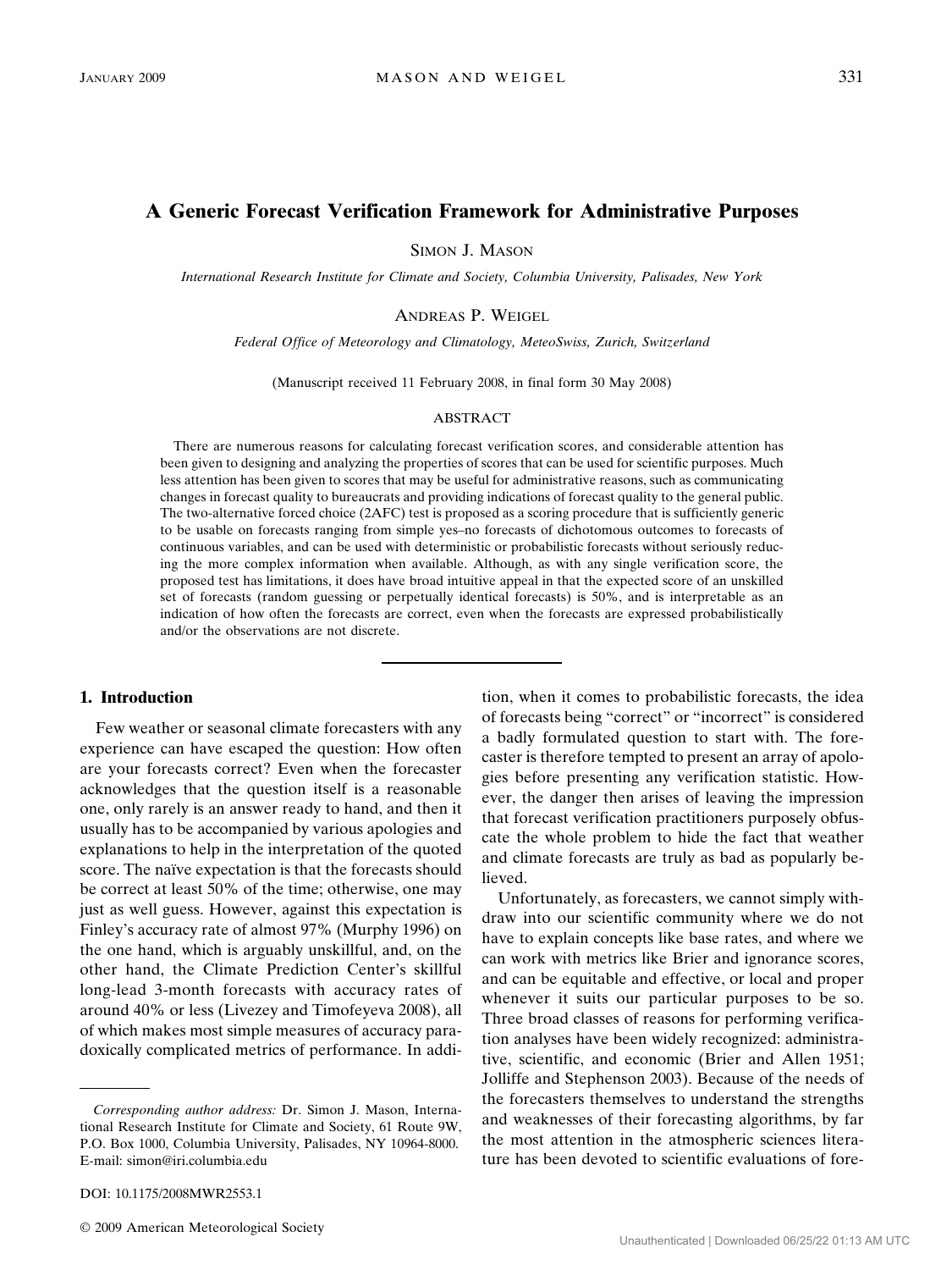casts, and to devising and diagnosing various scores and procedures for such ends. More recently, concerns over demonstrating the economic value of weather and climate forecasts have been attracting efforts to address this third type of forecast "goodness" in Murphy's (1993) taxonomy. However, the question of how best to service the administrative reasons for forecast verification has received little attention, and requires addressing the apparently competing needs for mathematical rigor and for understandability referred to above.

Although the "administrative" category incorporates a wide range of possible motives for conducting a verification analysis, a common need is for a single score that can be used to summarize forecast quality. It can be added that when the purpose is to communicate to nonspecialists (whether they be bureaucrats who may be making decisions about resource allocations for ongoing forecasting activities and improvements, or potential clients, or the simply curious) the score should be as simple as possible (in the sense of being easy to understand, and not in the sense of capturing only limited aspects of the scientific quality of the forecasts). Of course, it has to be accepted upfront that as soon as one decides to summarize forecast quality into any single score, information is going to be lost; forecast quality is multifaceted (Murphy 1991) and so any single number will have its limitations. Acknowledging that there can be no perfect score, the purpose in this article is to recommend a score that does have some excellent intuitive properties and compromises on questions of information loss as little as possible. The score itself (or scores themselves; since a generic framework is proposed, the precise formulation of the score depends on the nature of the forecasts and observations) is not new, but to the authors' knowledge the framework presented in this article has not previously been proposed in the atmospheric science literature as suitable for the purposes of administrative forecast verification. The proposed scoring framework is sufficiently flexible to be used with forecasts and observations that cover a wide range of complexities, but without reducing the more complex cases to the simpler. Specifically, where the forecasts contain probabilistic information on a continuous target variable, and the target variable itself is measured on the same continuous scale, the score should not discretize the forecasts and observations. But at the same time, where the forecasts and observations are discretized, the score should remain meaningful.

In section 3 of this paper, the proposed framework for evaluating forecasts is presented, and the specific verification scores that are defined by the framework are introduced. The limitations of the scores are then discussed in section 4. The paper closes with some concluding remarks in section 5. First, however, a set of example data to illustrate the calculation of the scores is described.

## **2. Example data**

Forecasts for the Niño-3.4 index from the coupled ocean–atmosphere model of the Centre National de Recherches Météorologiques (CNRM) of Météo-France were compared with observed values. The data were generated as part of the Development of a European Multimodel Ensemble System for Seasonal to Interannual Prediction (DEMETER) project (Palmer et al. 2004), and only the 40 forecasts for January 1961– 2000 from model runs initialized using data for the preceding August 1960–99 were considered. There are nine ensemble members. No attempt was made to calibrate the forecasts, but the mean bias is less than 0.3°C, and the model variance is about 80% that of the observed data. The ensemble-mean forecasts account for about 88% of the variance of the January Niño-3.4 index for the 40-yr period, indicating that the model is highly skillful.

The Finley tornado forecasts mentioned in the introduction are considered also, but only within the context of dichotomous forecasts of dichotomous observations.

### **3. A general framework for evaluating forecasts**

The standard way of evaluating forecasts is to take each forecast–observation pair and to compare each in turn, asking the question of how well the forecast corresponds with its respective observation. Given *n* forecast–observation pairs, this question is addressed *n* times, and a summary measure is calculated. An alternative procedure is proposed by which a set of two forecast–observation pairs is considered, and the question then becomes whether the forecasts can be used successfully to distinguish between the observations. For example, given a day with rain and one without, can we successfully identify the wet day from the forecasts? Or can we identify the warmer of two days, again from the forecasts? Assuming that the observations are distinguishable, the probability of picking the correct year given unskillful forecasts is 50%. The aim is to compare all possible sets of two forecast–observation pairs, asking the same question each time, and calculating the proportion of times that the question is answered correctly. This proportion is known as the probability of a correct decision, and the question is known as a twoalternative forced choice (2AFC) test (Green and Swets 1989; Mason and Graham 2002). Each time the question is asked, there is a 50% chance of picking the correct observation in the absence of any useful infor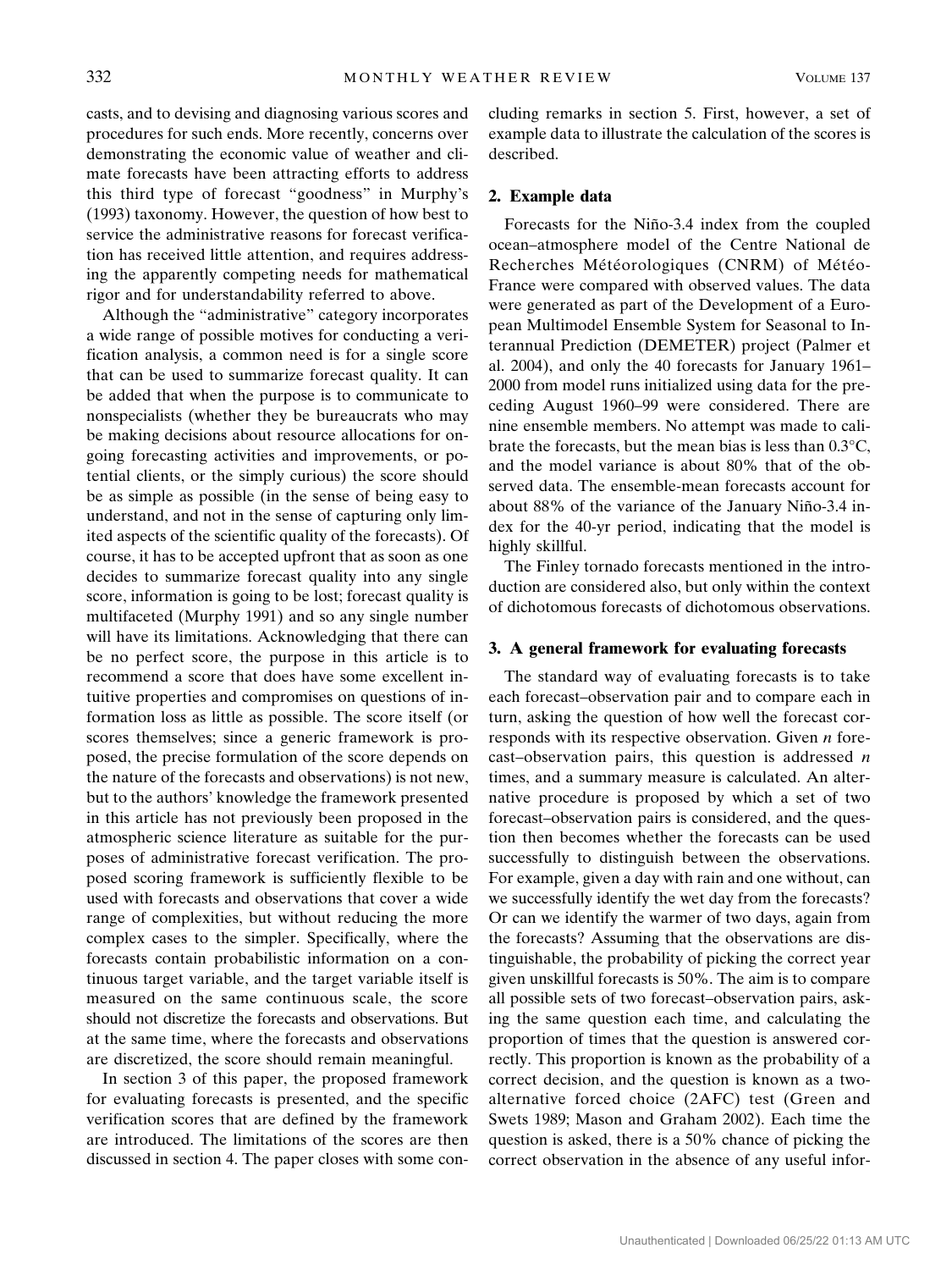mation, but if the forecasts are skillful, the proportion of correctly picked observations will exceed 50%, and the better the forecasts are the closer the proportion will be to 100%.

In selecting the two pairs, the observations have to be different in some way, and so it may be the case that not all sets of two pairs can be assessed (e.g., it is not a useful question to ask which of two days was wet if neither of them had observed rainfall). If all the observations differ from one another, a total of  $\binom{n}{2} = n(n - 1)$ 1)/2 sets can be evaluated, although not all the results will be independent<sup>1</sup> (if day 1 is warmer than day 2, and day 2 is warmer than day 3, then it is known that day 1 is warmer than day 3). If some of the observations cannot be distinguished, then the number of sets of two forecast–observation pairs that can be meaningfully compared depends on the numbers of classes of different observations and the numbers of observations in each class, as discussed in detail later.

Technically, a 2AFC test involves asking whether the forecasts can be used to successfully *discriminate* between the observations (Murphy 1991), and so, in the general framework for forecast verification introduced by Murphy and Winkler (1987), the 2AFC procedure proposed in this paper involves a likelihood-base rate factorization. The precise formulation of the question in the 2AFC test depends on the nature of the forecasts and observations, and in some cases the resultant test reduces to a verification score that is already in wide use, and/or is more widely known under a different name. The following sections describe the 2AFC score under these different formulations, starting with the simplest cases of yes–no forecasts for dichotomous outcomes, and proceeding in complexity to probabilistic forecasts of outcomes measured on a continuous scale. A brief discussion of forecasts of observations for which the latter are probability distributions closes this section.

### *a. Dichotomous observations*

The simplest situation is when there is one of only two possible outcomes; one of the possible outcomes is labeled an event, and so an event can either occur or not occur. Let  $x_{1,i}$  represent the *j*th forecast issued when an event did occur, and let there be  $n_1$  events; let  $x_{0,i}$  represent the *i*th forecast issued when an event did not occur, and let there be  $n_0$  nonevents  $(n_1 + n_0 = n)$ . A 2AFC score for dichotomous observations can be

defined as the proportion of correctly answered 2AFC tests out of all possible such tests:

$$
p_{2AFC} = \frac{1}{n_0 n_1} \sum_{i=1}^{n_0} \sum_{j=1}^{n_1} I(x_{0,i}, x_{1,j}),
$$
 (1a)

where the scoring rule  $I(x_{0,i}, x_{1,j})$  is defined as

$$
I(x_{0,i}, x_{1,j}) = \begin{cases} 0.0 & \text{if } x_{1,j} < x_{0,i} \\ 0.5 & \text{if } x_{1,j} = x_{0,i} \\ 1.0 & \text{if } x_{1,j} > x_{0,i} \end{cases} \tag{1b}
$$

Note that  $2 \times I(x_{0,i}, x_{1,j}) - 1 = \text{sgn}(x_{1,j} - x_{0,i})$ . The precise calculation of Eq. (1) depends on the nature of the forecasts. Its formulation given different forecast types is detailed in the following subsections.

#### 1) DICHOTOMOUS FORECASTS

Dichotomous forecasts are expressed as a yes or a no for an event to occur. An example is forecasts of rainfall occurrence: Rainfall either occurs or it does not occur, and the forecast indicated either that it would or would not. Such forecasts and observations are most commonly summarized in a  $2 \times 2$  contingency table, and there are numerous scores that have been applied for summarizing the quality of such forecasts (Mason 2003). Finley's tornado forecasts (Murphy 1996) are a well-known example, and the debate around the quality of these forecasts effectively illustrates some of the difficulties in communicating the quality of this type of forecast.

In a 2AFC test, the procedure would be to select one day on which a tornado occurred, and one on which a tornado did not occur, and then to decide on which day the tornado occurred based on the two corresponding forecasts. This test would be repeated for each possible pairing of a tornado with a nontornado day. For some of the pairings, because some of the forecasts may be incorrect, it may not be possible to decide on which day a tornado occurred: Sometimes both forecasts may indicate no tornado, and other times both may indicate a tornado. For these cases a score of one-half should be recorded. Using the contingency table shown in Table 1 in which  $a =$  number of hits,  $b =$  number of false alarms,  $c =$  number of misses, and  $d =$  number of correct rejections, the 2AFC score can be calculated as

$$
p_{2\text{AFC}} = \frac{ad + 0.5(ab + cd)}{(a + c)(b + d)}.
$$
 (2)

The denominator defines the total number of forecast– observation pairs to consider and is simply the product of the number of events and nonevents; the numerator is calculated as the number of correctly discriminated observations (*ad*) plus half the number of observations

<sup>&</sup>lt;sup>1</sup> This aspect of dependency does not invalidate the test and should be considered distinct from the dependency that arises from spatial and temporal autocorrelation. See section 4 for further discussion.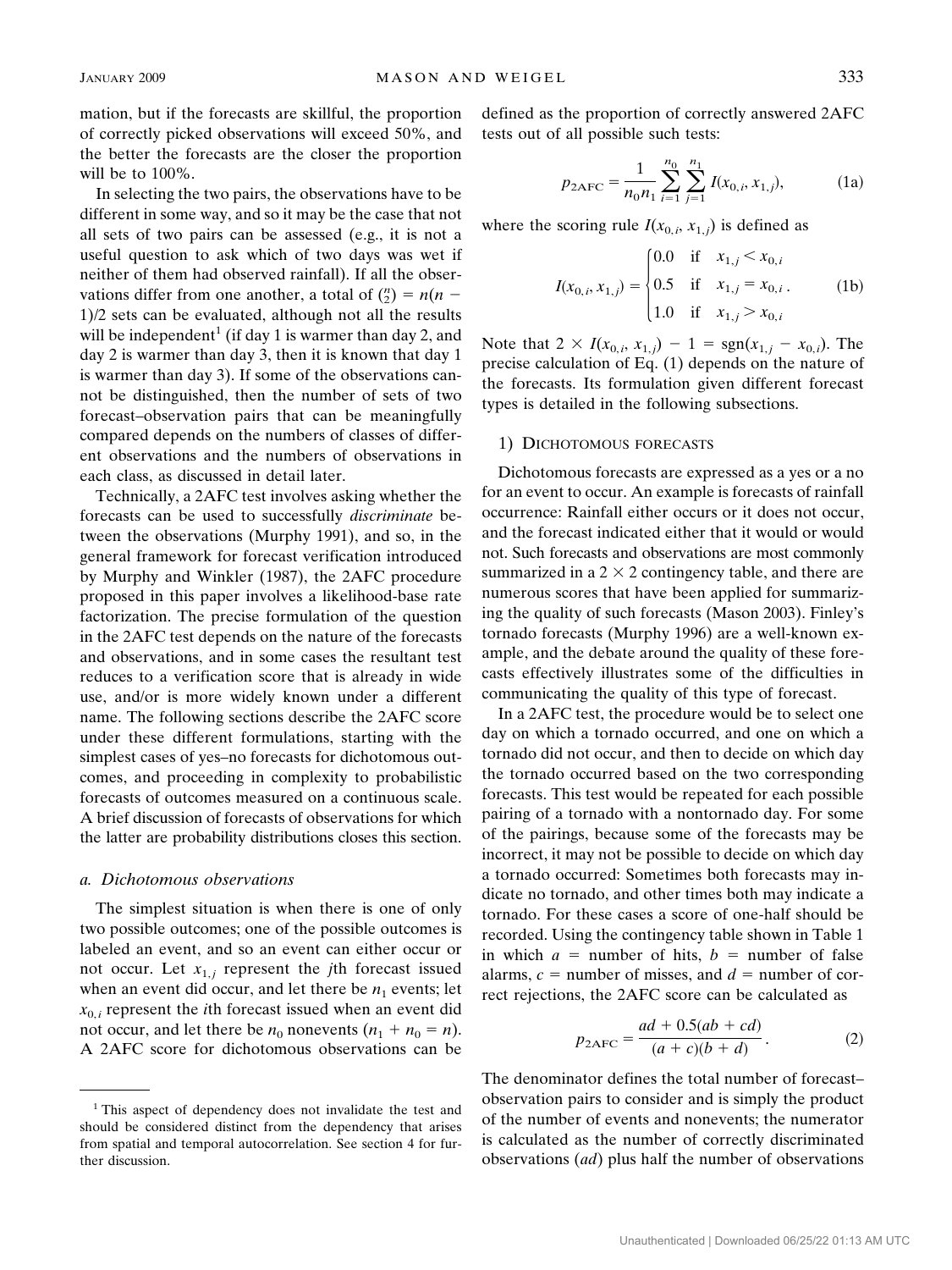TABLE 1.2  $\times$  2 contingency table.

|              | Forecasts |    |
|--------------|-----------|----|
| Observations | Yes       | No |
| Yes          | a         |    |
| No           |           |    |

that cannot be discriminated either way. The term *bc*, which is obtained if the denominator is expanded, represents the number of incorrectly discriminated observations.

Equation (2) can be shown to be a special case of Eq. (1). From Table 1, *a* is the number of times  $x_{1,i} = 1$ , *b* is the number of times  $x_{0,i} = 1$ , *c* is the number of times  $x_{1,i} = 0$ , and *d* is the number of times  $x_{0,i} = 0$ , while  $n_1$ is the number of events  $(a + c)$  and  $n_2$  is the number of nonevents  $(b + d)$ . The denominator of Eq. (2) is therefore the same as in Eq. (1a), while in the numerator *ad* represents all the cases where  $x_{1,i} > x_{0,i}$  and  $ab + cd$ represents all the cases where  $x_{1,j} = x_{0,i}$ .

The score defined in Eq. (2) is a version of the area beneath the relative operating characteristics (ROC) curve (Mason 2003). Since the forecasts and observations are both dichotomous, the ROC curve is defined by a single point connected to the corners. Using the trapezium rule, the area beneath the curve can be calculated as the sum of the triangular area to the left of this point, and the trapezoidal area to the right:

$$
ROCarea = 0.5 \times \left[ \left( \frac{a}{a+c} \right) \left( \frac{b}{b+d} \right) + \left( \frac{2a+c}{a+c} \right) \left( \frac{d}{b+d} \right) \right].
$$
 (3)

Equation  $(3)$  reduces to Eq.  $(2)$ , indicating the equivalence of the 2AFC score and the ROC area in this context. The area beneath the ROC graph (when it is calculated using the trapezium rule) can therefore be interpreted as the probability of successfully discriminating the observations (Mason and Graham 2002).

For Finley's forecasts, the 2AFC score is approximately 76%, indicating that his forecasts successfully discriminated tornado from nontornado days over three-quarters of the time. This score is consistent with the recognition that against a strategy of random guessing—as opposed to Gilbert's commonly quoted one of perpetual no tornadoes—Finley's forecasts are skillful (Murphy 1996; Mason 2003; Mason 2008). If Gilbert's strategy of perpetual no-tornado forecasts can outperform Finley's forecasts on the percent correct score, how do they fare on the 2AFC score? In this case *a* and *b* are 0, and so Eq. (2) reduces to

| TABLE 2. Contingency table for January 1961–2000 observed                   |  |
|-----------------------------------------------------------------------------|--|
| values and forecasts of the Niño-3.4 index above or below $27.0^{\circ}$ C. |  |
| Forecasts initialized using data for August 1960–99 are from the            |  |
| coupled ocean–atmosphere model of CNRM.                                     |  |

|                     | <b>Forecasts</b> |                          |  |
|---------------------|------------------|--------------------------|--|
| <b>Observations</b> | $>27.0$ °C       | $\leq$ 27.0 $^{\circ}$ C |  |
| $>27.0$ °C          | 14               |                          |  |
| $\leq 27.0$ °C      |                  | 23                       |  |

$$
p_{2AFC} = \frac{0.5cd}{cd} = 50\%,\tag{4}
$$

which is the same as for random guessing. At least in the context of dichotomous forecasts and observations, therefore, the 2AFC score is equitable.

Given that the 2AFC score has been presented as an attempt to address the question of how often the forecasts are correct, how does the 2AFC score of 76% relate to the percent correct score of 97% for Finley's forecasts (Murphy 1996)? The difference is that the percent correct score is a simple count of how often the forecast matched the corresponding observation, and tells us at least as much about the base rate as it does about the quality of the forecasts. The 2AFC score, however, tells us how often the forecasts successfully distinguish a tornado day from a nontornado day and is independent of the base rate.

The CNRM ensemble-mean forecasts and observed values of the Niño-3.4 index were classified as, respectively, predicting and verifying "warm" events if the index exceeded 27.0°C. The resulting contingency table is shown in Table 2. From Eq. (2), the probability of correctly discriminating a warm event from a nonevent ("cool") is approximately 93%.

#### 2) POLYCHOTOMOUS FORECASTS

Polychotomous forecasts of dichotomous outcomes are perfectly reasonable if the forecast categories are viewed as a set of ordered warning levels, which may or may not have explicit probability thresholds assigned to them.<sup>2</sup> Setting the dot subscript to represent any outcome, in terms of Eq. (1),  $x_{i,i}$  can take on one of  $m_f$ values, where  $m_f$  is the number of forecast categories.

<sup>2</sup> It would seem unreasonable for the numbers of observed and forecast categories to differ if the categories were not ordinal: Either at least some of the forecast categories would be incommensurable with the observational categories, or there would be forecast categories for events that never occur and so there would be no point in forecasting them. The case of nominal forecast categories and dichotomous observations is therefore not considered further.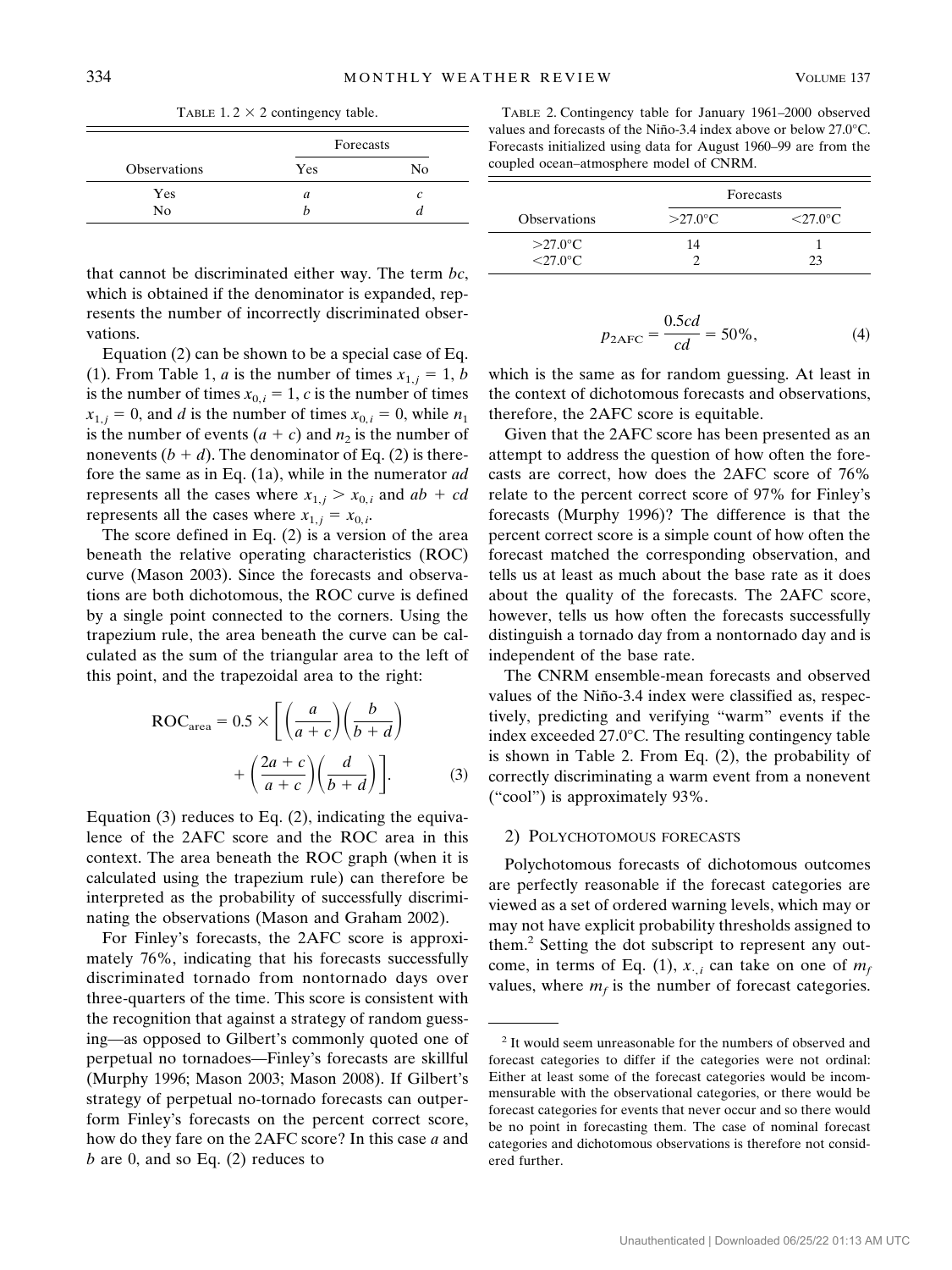Equation (1b) is independent of the number of possible values for  $x_{\cdot,i}$  and so the 2AFC score retains the same format as for the case of the dichotomous forecasts. Let  $n_{1,k}$  be the number of forecasts of category *k* when an event occurred (i.e., the number of times  $x_{1,i} = k$ ), and  $n_{0,k}$  the number of forecasts for the same category when an event did not occur (i.e., the number of times  $x_{0,i}$  = k). $3$  Then,

$$
p_{2\text{AFC}} = \frac{\sum_{i=1}^{m_f-1} \sum_{j=i+1}^{m_f} n_{0,i} n_{1,j} + 0.5 \sum_{k=1}^{m_f} n_{0,k} n_{1,k}}{n_0 n_1}.
$$
 (5)

Equation (5) is related to Eq. (1) because the first term in the numerator represents all the cases where  $x_{1,i}$  >  $x_{0,i}$ , and the second term represents all the cases where  $x_{1,j} = x_{0,i}$ . In the case of perpetually identical forecasts, either  $n_{0,i} = 0$  and/or  $n_{1,j} = 0$ , and either  $n_{0,k} = n_0$  and  $n_{1,k} = n_1$ , or  $n_{0,k} = 0$  and  $n_{1,k} = 0$ . Therefore, just as Eq. (2) reduces to Eq.  $(4)$ , so also Eq.  $(5)$  reduces to

$$
p_{2\text{AFC}} = \frac{0.5n_0n_1}{n_0n_1} = 50\%,\tag{6}
$$

and the score is again equitable.

The equivalency of the 2AFC score and the area beneath the ROC graph in the case of dichotomous observations and forecasts was noted in section 3a(1). The same is true in the case of ordinal polychotomous forecasts, but, because the forecasts can be ranked, more than one point on the ROC graph can now be constructed. This case is identical to the way that a trapezoidal ROC area is calculated given forecasts expressed as probabilities for categories [section 3a(3)]. Since the probabilities themselves are ignored when performing a ROC analysis (Mason and Graham 2002; Glahn 2004; Wilks 2006), probabilistic forecasts are reduced to forecasts of ordinal polychotomous categories. In the current context, therefore, the 2AFC score is equivalent to the standard way in which the ROC technique is performed in forecast verification, except that the probabilities associated with each point on the curve are undefined (Mason and Graham 2002).

Retaining the definition of observed warm events as

TABLE 3. Contingency table for January 1961–2000 observed values of the Niño-3.4 index above or below 27.0°C from the coupled ocean–atmosphere model of CNRM initialized in August 1960–99.

| <b>Observations</b>      | <b>Forecasts</b> |      |     |          |
|--------------------------|------------------|------|-----|----------|
|                          | Very high        | High | Low | Very low |
| $>27.0$ °C               |                  |      |     |          |
| $\leq$ 27.0 $^{\circ}$ C |                  |      | 14  |          |

a Niño-3.4 index of greater than 27.0°C used in the previous section, the CNRM ensemble-mean forecasts were classified as predicting warm events with very high confidence if the forecast exceeded 28.0°C, high confidence if the forecast exceeded 27.0°C, low confidence if the forecast exceeded 26.0°C, and very low confidence otherwise. The resulting  $2 \times 4$  contingency table is shown in Table 3. From Eq. (5), the probability of correctly discriminating a warm from a cool event is approximately 95%. This value is a slight improvement on the 93% from the  $2 \times 2$  contingency table because of the greater resolution in the forecasts available in the  $2 \times 4$  table, resulting in fewer ties in the forecasts. However, it should be noted that the results are somewhat sensitive to the categorization of the forecasts.

### 3) DISCRETE PROBABILISTIC FORECASTS

The 2AFC score for discrete probabilistic forecasts is essentially the same as for the polychotomous forecasts: The probabilities define a set of ordered categories, with the number of forecast categories being equal to the number of discrete forecast probabilities. Consistent with the relationship shown in Eq. (3), the 2AFC score for discrete probabilistic forecasts is then equivalent to calculating the trapezoidal area under the ROC curve (Mason and Graham 2002). Let  $p_{1,i}$  represent the *j*th forecast probability for an event when an event occurred, and let  $p_{0,i}$  represent the *i*th forecast probability for an event when an event did not occur. Effectively, the forecasts  $x_{0,i}$  and  $x_{1,i}$  in Eq. (1) are replaced by these probabilities, giving

$$
p_{2AFC} = \frac{1}{n_0 n_1} \sum_{i=1}^{n_0} \sum_{j=1}^{n_1} I(p_{0,i}, p_{1,j}),
$$
 (7a)

where the scoring rule  $I(p_{0,i}, p_{1,j})$  is defined as

$$
I(p_{0,i}, p_{1,j}) = \begin{cases} 0.0 & \text{if } p_{1,j} < p_{0,i} \\ 0.5 & \text{if } p_{1,j} = p_{0,i} \\ 1.0 & \text{if } p_{1,j} > p_{0,i} \end{cases}
$$
 (7b)

(see appendix A for further details).

<sup>&</sup>lt;sup>3</sup> In the case of dichotomous forecasts, a forecast of  $x_i = 1$ implies a forecast of an event, whereas in the case of polychotomous forecasts, a forecast of  $x_{\cdot,i} = 1$  implies a forecast of category 1. In the dichotomous case the forecast categories are labeled 0 and 1 to correspond with the observed values of 0 for nonevents and 1 for events. In the polychotomous case the forecast categories are numbered from 1 to  $m_f$ , and it is implied that the higher the forecast category, the more likely it is that an event is expected to occur.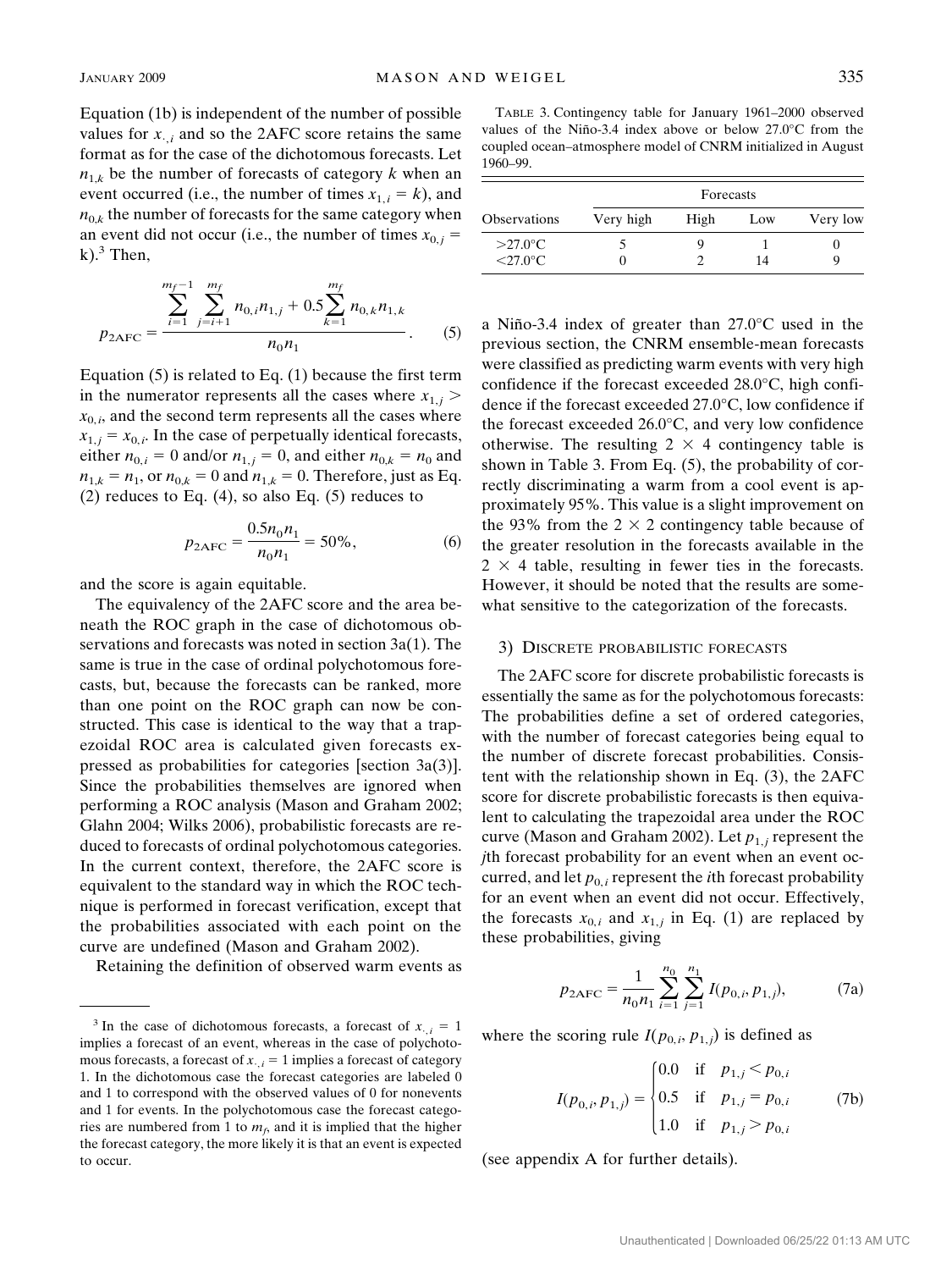

FIG. 1. Relative frequencies of numbers of ensemble members forecasting the Niño-3.4 index to exceed 27.0°C when the index did exceed 27.0°C (black) and when it did not (gray).

One limitation of Eq. (7) is that the score considers only the ordering of the probabilities, ignoring the actual probability values themselves, and thus is insensitive to any monotonic transformation of the probabilities. This insensitivity is the same problem as the insensitivity of the ROC to calibration (Glahn 2004). Although 2AFC scores can be defined that explicitly consider the actual probabilities (appendix B), these scores are not proper (appendix C).

For the CNRM data, forecast probabilities were defined as the proportion of the ensemble members forecasting an index of greater than  $27.0^{\circ}$ C.<sup>4</sup> With nine ensemble members, the number of probability bins is therefore 10. A histogram of the forecast probabilities for warm and cool events is shown in Fig. 1, indicating that the warm and cool events are well discriminated by the forecasts. The corresponding ROC curve for these forecasts is shown in Fig. 2. The area beneath the curve is about 0.98 (i.e., the 2AFC score is 98%) and is larger than for the dichotomous and polychotomous forecasts because of fewer ties. The ROC curves for the dichotomous and polychotomous forecasts are shown as gray solid and dashed lines, respectively, and it is clear that the poorer resolution in these forecasts compared to



FIG. 2. ROC curve for CNRM forecasts for the Niño-3.4 index to exceed 27.0°C. The ROC curves for dichotomous (dashed), polychotomous (dashed–dotted), discrete probabilistic (solid), and continuous forecasts (dotted) are shown.

the discrete probabilities is responsible for the slightly smaller area.

# 4) CONTINUOUS FORECASTS

If the forecasts are continuous, the 2AFC score remains essentially the same as for the polychotomous forecasts, except that there will be as many categories as there are distinct forecast values ( $m_f = n$ ; unless there are ties, which may occur if there is a zero bound, e.g., in which case  $m_f < n$ ). Let the forecasts for events and nonevents be pooled, and then ranked in ascending order; if the forecasts are good, the ranks for the forecasts when an event occurred should be higher than for when no event occurred. Setting  $r_{1,i}$  as the rank of the forecast for the *j*th event, the 2AFC score is derived from the equation for the Mann–Whitney *U* statistic (Conover 1999; Sheskin 2007):

$$
p_{2AFC} = \frac{\sum_{j=1}^{n_1} r_{1,j} - \frac{n_1(n_1+1)}{2}}{n_0 n_1}.
$$
 (8)

The second term in the numerator represents the sum of the ranks for the worst possible set of forecasts for the events (i.e., the forecasts for the events are all ranked first), and so the numerator as a whole calculates the number of times a rank for the forecasts for

<sup>4</sup> There are more reliable methods of calculating forecast probabilities (e.g., Kharin and Zwiers 2003), but this method is used purely for the sake of simplifying the example.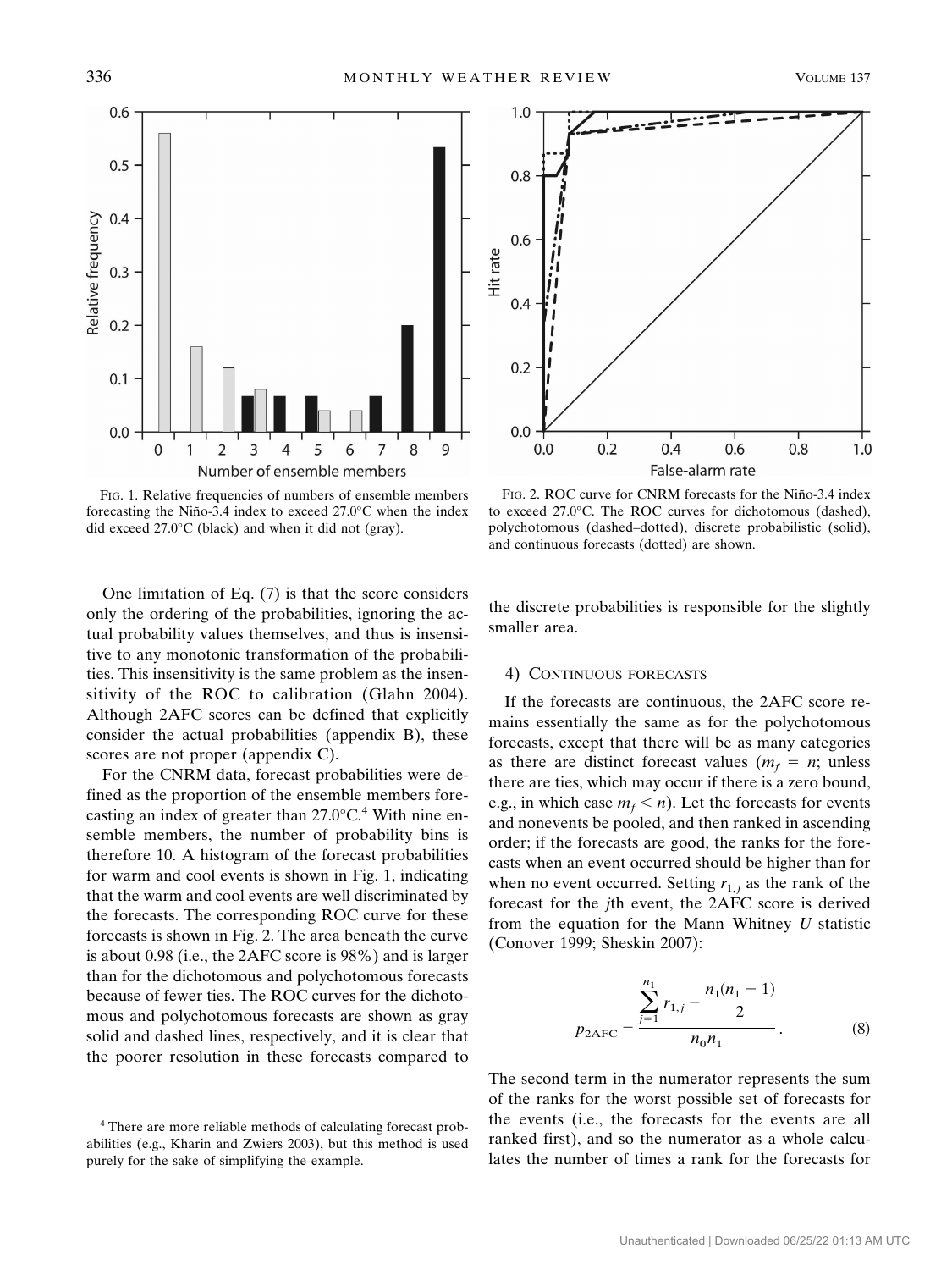when an event occurs is greater than for forecasts for when a nonevent occurs (i.e., the number of correct 2AFC tests). Equation (8) can be shown to be a special case of Eq. (1), because

$$
r_{1,j} = 0.5 + \sum_{i=1}^{n_1} I(x_{1,i}, x_{1,j}) + \sum_{i=1}^{n_0} I(x_{0,i}, x_{1,j})
$$
(9)

and

$$
\sum_{j=1}^{n_1} \left[ 0.5 + \sum_{i=1}^{n_1} I(x_{1,i}, x_{1,j}) \right] = \frac{n_1(n_1 + 1)}{2}.
$$
 (10)

Equation  $(8)$  is therefore equal to Eq.  $(5)$  not just when  $m_f = n$ , but also because of the incorporation of forecast ties into the definition of the ranks in Eq. (9), when  $m_f < n$ .

To illustrate, consider the ensemble-mean CNRM forecasts for the Niño-3.4 index. These forecasts are to be used to predict whether the observed value will exceed 27.0°C (defined as a warm event). To perform an individual 2AFC test, the forecasts are ranked on the basis of the forecast temperature, and the forecast with the higher temperature, for example, is selected as the indicator of the warm event. $5$  To calculate the 2AFC across all warm–cool event pairings, an ROC graph could be constructed with the forecast with the highest temperature being assigned as the year most likely to have experienced a warm event (Fig. 2). In essence, the procedure is to assign an arbitrary, but monotonically increasing, probability for a warm event to each forecast as the forecast temperature increases and then to perform a standard ROC as if the forecasts were probabilistic. This procedure was used by Thomson et al. (2006) and is a more comprehensive way of evaluating the quality of continuous forecasts than reducing them to a probabilistic forecast of 0% or 100% depending upon whether the forecast exceeds 27.0°C [as in section 3a(1)] because the conversion to probabilistic forecasts involves considerable loss of information. The 2AFC score for the Niño-3.4 forecasts is almost 99% and is a notably higher score than for the  $2 \times 2$  or  $2 \times 4$  contingency tables because of the elimination of ties.

#### 5) CONTINUOUS PROBABILISTIC FORECASTS

If a probability distribution is provided as the forecast, that is, a density function that is defined over a continuous scale of values, the 2AFC score can be generalized from that for the discrete probabilistic forecasts [section 3a(3)]. Given forecast distributions, the probability that a value drawn from the one forecast distribution exceeds that from the other can be calculated and conditioned on the prior knowledge that the two observations can be distinguished (appendix A). This conditional probability,  $F(p_{0,i}, p_{1,j})$ , can then be used as the basis for selecting which of the two corresponding observations represents the event of interest.

If  $F(p_{0,i}, p_{1,j}) > 0.5$ , then it would seem reasonable to select (in this case correctly) the observation corresponding to forecast  $p_{1,i}$  as the event, but to select (in this case incorrectly) the observation corresponding to forecast  $p_{0,i}$  if  $F(p_{0,i}, p_{1,j}) < 0.5$ . Therefore, if  $p_{0,i}$  and  $p_{1,i}$  in Eq. (7a) are distributions rather than discrete probabilities, Eq. (7b) can be modified to

$$
I(p_{0,i}, p_{1,j}) = \begin{cases} 0.0 & \text{if } F(p_{0,i}, p_{1,j}) < 0.5 \\ 0.5 & \text{if } F(p_{0,i}, p_{1,j}) = 0.5 \\ 1.0 & \text{if } F(p_{0,i}, p_{1,j}) > 0.5 \end{cases}
$$
 (11)

Although it would seem reasonable to use  $F(p_{0,i}, p_{1,j})$ as the scoring rule in place of  $I(p_{0,i}, p_{1,j})$  in Eq. (7a), the resulting score is improper (appendix C). Note that the scoring rule for discrete probability forecasts, Eq. (7b), can be derived as a special case from Eq. (11) (appendix A, section b). Also note that if the probability distributions for both forecasts are Gaussian,  $F(p_{0,i}, p_{1,j})$  becomes equivalent to a Student's *t* test for the difference in the means of the two forecast distributions [or a Welch's *t* test if the variances of the two distributions differ; Sheskin (2007)]. Similarly, if the distributions are similar but non-Gaussian,  $F(p_{0,i}, p_{1,j})$  is equivalent to a Mann–Whitney *U* test. The 2AFC score could therefore be interpreted as being based on a series of Student's *t* or Mann–Whitney *U* tests (appendix A, section a).

As an example, the CNRM forecasts for the Niño-3.4 index were converted to Gaussian forecast distributions by using the ensemble mean and standard deviation as parameters for each forecast. The 2AFC score is almost 99%, indicating excellent discrimination between warm and cool events, and is consistent with the score for the continuous forecasts [section 3a(4)]. In fact, if the ensemble distributions are symmetric, then Eq. (11) becomes equivalent to Eq. (8) because  $F(p_{0,i}, p_{1,j})$  will always be greater than 0.5 if the mean of  $p_{1,i}$  is greater than the mean of  $p_{0,i}$ , and so it is only the rankings of the ensemble means that determine the score.

<sup>5</sup> Note that both or neither of the forecasts in a specific 2AFC test may be above or below the event threshold of 27.0°C, but that a warm event can still successfully be discriminated from a nonevent: if forecast 1 is for 26.5°C and forecast 2 is for 26.0°C, and observation 1 is the warm event, the 2AFC test will be passed correctly. This calibration problem is discussed further in section 4.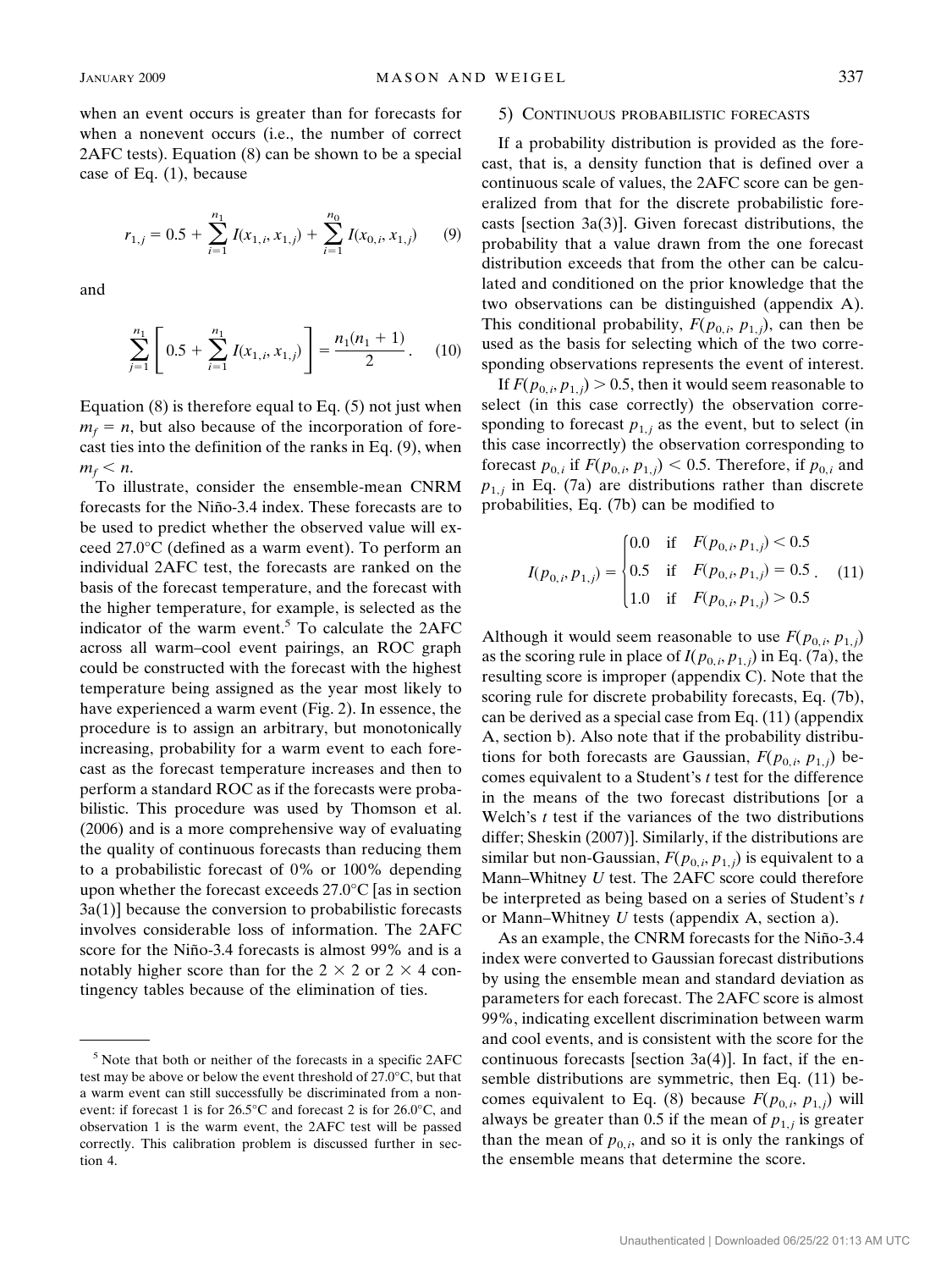This score of 99% for the continuous probabilistic forecasts is larger than that for the discrete probabilistic forecasts. This result is consistent with the observation of Doblas-Reyes et al. (2008) that forecast probabilities should be indicated with as much precision as the forecast system allows since the binning of probabilities tends to result in a degeneration of skill.

## *b. Polychotomous observations (nominal and ordinal)*

If there are more than two possible outcomes, the 2AFC test can still be applied. Let the number of observed categories be  $m_v$ , and let the categories be ordinal, with category 1 representing the lowest values and category  $m<sub>v</sub>$ , the highest; the 2AFC score defined in Eq. (1) can then be generalized to

$$
p_{2AFC} = \frac{\sum_{k=1}^{m_v - 1} \sum_{l=k+1}^{m_v} \sum_{i=1}^{n_k} \sum_{j=1}^{n_l} I(x_{k,i}, x_{l,j})}{\sum_{k=1}^{m_v - 1} \sum_{l=k+1}^{m_v} n_k n_l}, \quad (12a)
$$

where  $I(x_{k,i}, x_{l,j})$  is defined in an analogous way to Eq. (1b):

$$
I(x_{k,i}, x_{l,j}) = \begin{cases} 0.0 & \text{if } x_{l,j} < x_{k,i} \\ 0.5 & \text{if } x_{l,j} = x_{k,i} \\ 1.0 & \text{if } x_{l,j} > x_{k,i} \end{cases} \tag{12b}
$$

As with Eq. (1), the objective is to calculate the proportion of correct 2AFC tests for all possible distinguishable pairs of observations. In the case of continuous forecasts, Eq. (12) is equivalent to a simple rescaling of Somer's  $\delta$  (Agresti 1984), as discussed further in section  $3c(4)$ .

If the observed categories are not ordinal, then the less than  $(<)$  and greater than  $(>)$  symbols in Eq. (12b) do not make sense, and so the score has to be modified to

$$
p_{2\text{AFC}} = \frac{\sum_{l=1}^{m_v} \sum_{k \neq l}^{n_k} \sum_{i=1}^{n_l} J(x_{k,i}, x_{l,j})}{\sum_{k=1}^{m_v} \sum_{k \neq l}^{m_v} n_k n_l}, \qquad (13a)
$$

where the scoring rule  $J(x_{k,i}, x_{l,j})$  is defined as

$$
J(x_{k,i}, x_{l,j}) = \begin{cases} 0.0 & \text{if } x_{l,j} = k \& x_{k,i} \neq k \\ 0.5 & \text{if } x_{l,j} = x_{k,i} \\ 0.5 & \text{if } x_{l,j} \neq k \& x_{k,i} \neq k \\ 1.0 & \text{if } x_{l,j} \neq k \& x_{k,i} = k \end{cases}
$$
(13b)

TABLE 4. Contingency table for January 1961–2000 observed values of the Niño-3.4 index in the ranges 26.0° (cold), 26.0°–27° (cool),  $27.0^{\circ} - 28^{\circ}$  (warm), and  $> 28.0^{\circ}$ C (hot) from the coupled ocean–atmosphere model of CNRM initialized in August 1960–99.

| <b>Observations</b> | Forecasts |      |      |      |
|---------------------|-----------|------|------|------|
|                     | Hot       | Warm | Cool | Cold |
| Hot                 |           |      |      |      |
| Warm                |           |      |      |      |
| Cool                |           |      |      |      |
| Cold                |           |      |      |      |

In most cases in the atmospheric sciences the categories will be ordinal, but the nominal case is considered for completeness.

#### 1) DICHOTOMOUS FORECASTS

This case is not considered since some of the outcomes can never be forecast, and so the case is unrealistic.

### 2) POLYCHOTOMOUS FORECASTS

When there are more than two categories for the observations and the forecasts, the 2AFC score for dichotomous observations and forecasts [section 3a(1)] can be generalized to

 $p_{2AFC}$ 

$$
= \frac{\sum_{k=1}^{m_{v}-1} \sum_{l=k+1}^{m_{v}} \left( \sum_{i=1}^{m_{f}-1} \sum_{j=i+1}^{m_{f}} n_{k,i} n_{l,j} + 0.5 \sum_{i=1}^{m_{f}} n_{k,i} n_{l,i} \right)}{\sum_{k=1}^{m_{v}-1} \sum_{l=k+1}^{m_{v}} n_{k} n_{l}}, \qquad (14)
$$

where  $m_f$  is the number of forecast categories. As for Eq. (5), perpetual forecasts of the same category will score 0.5.

If the observed and forecast Niño-3.4 indices are classified as hot, warm, cool, and cold using ranges of  $\langle 28.0^{\circ}, 28.0^{\circ} - 27.0^{\circ}, 27.0^{\circ} - 26.0^{\circ}, \text{ and } \langle 26.0^{\circ} \text{C}, \text{respect} \rangle$ tively, the resulting contingency table suggests a highly skillful set of forecasts with most of the cases near the diagonal (Table 4). However, primarily because of the large number of forecasts for cool conditions when cold were observed, the 2AFC score drops to about 90%, somewhat less than the scores recorded for the dichotomous observations. The model has a slight warm bias, which is more clearly evident in Table 4 (the model forecasts cold conditions 9 times whereas they are observed 15 times) than in Table 2, and is affecting the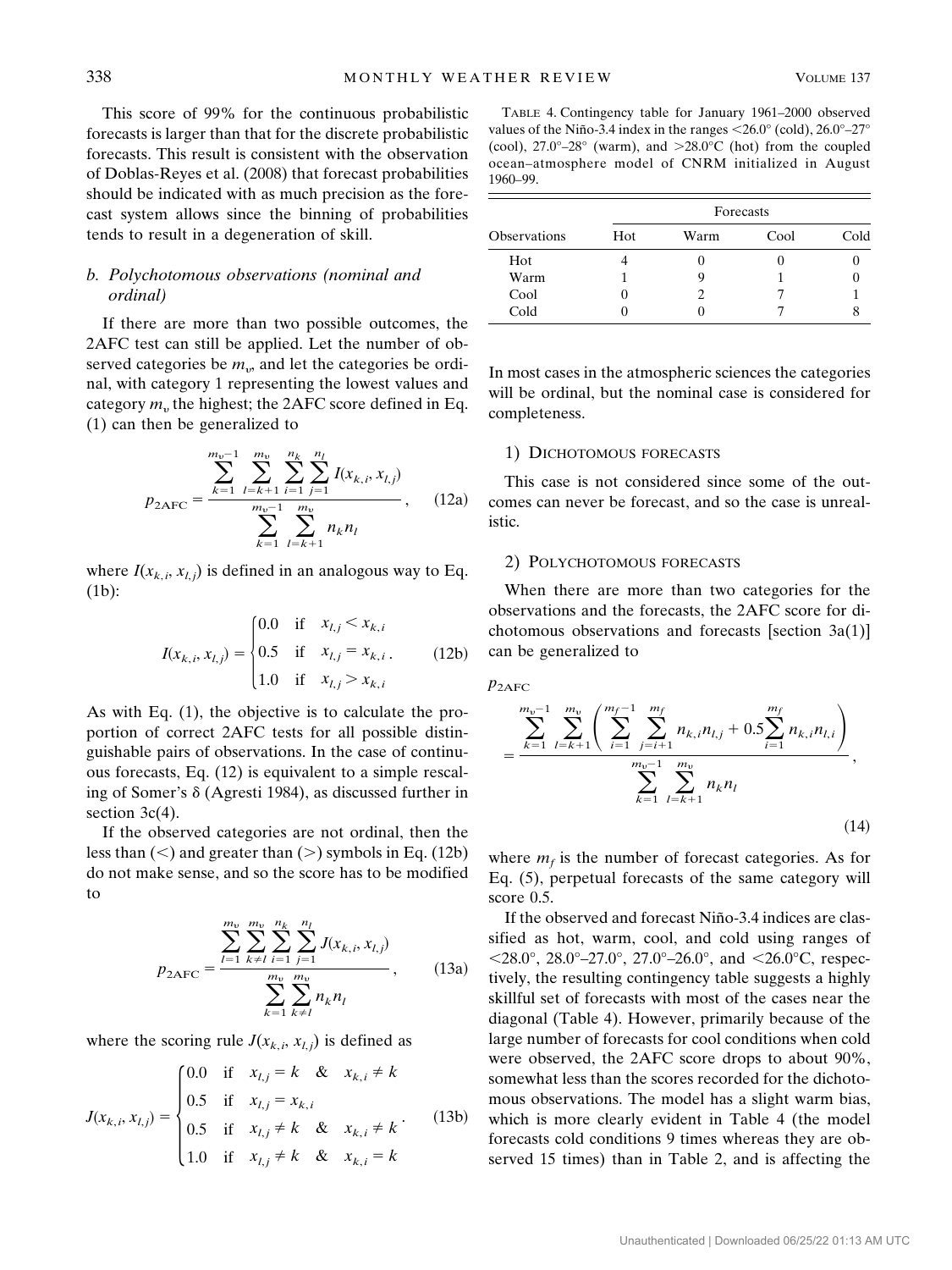score for the model. Although the 2AFC score for continuous forecasts is insensitive to monotonic transformations of the forecasts (see further discussion in section 4), the score for polychotomous forecasts can be partially affected by biases, depending on how the categories are defined. This sensitivity to the categorization is not unique to the 2AFC score described here and should be considered an argument against the categorization of forecasts rather than as a weakness of the score. The flexibility of the 2AFC test is therefore an

advantage: The score can be applied regardless of the data format.

If the categories are nominal, then any distinguishable set of forecast–observation pairs having at least one pair drawn from the diagonal will be marked as correct (i.e., at least one of the forecasts has to be for the correct category). The numbers of observed and forecast categories need to be identical because otherwise categories are forecast that cannot be observed or vice versa. The 2AFC score becomes

$$
p_{2AFC} = \frac{\sum_{k=1}^{m} \sum_{l \neq k}^{m} \left[ \sum_{i \neq k}^{m} n_{k,k} n_{l,i} + 0.5 \left( \sum_{i \neq k}^{m} \sum_{j \notin \{k,l\}}^{m} n_{k,l} n_{i,j} + \sum_{i=l}^{m} n_{k,i} n_{l,j} \right) \right]}{\sum_{k=1}^{m} \sum_{l \neq k}^{m} n_{k} n_{l}},
$$
(15)

where  $m = m_v = m_f$ . If the hot, warm, cool, and cold Niño-3.4 categories defined above are considered as nominal categories, the contingency table is the same as shown in Table 4, but the 2AFC score drops to about 80% because of the loss of information about the ordering of the categories. Given that the categories in this example are ordinal but are scored as if they are nominal, the difference between this score and that from Eq. (14) can be explained as follows. In cases where the forecasts are ranked correctly, but the highest ranking forecast is incorrect, the forecaster is no longer able to make a selection since the requested category is not forecast; in these cases the forecaster scores 0.5 instead of 1. In cases where the forecasts are ranked incorrectly, and neither forecast indicates the requested category, the forecaster is again unable to make a selection; in these cases the forecaster scores 0.5 instead of 0. In some cases, therefore, the forecaster gains, but in most cases, if the forecasts are skillful, the forecaster will lose when using the nominal version of the score, as in the CNRM example.

#### 3) DISCRETE PROBABILISTIC FORECASTS

For discrete probabilistic forecasts of polychotomous categories, the 2AFC score is a generalized version of that for the dichotomous observations [section 3a(3)]. For ordinal categories, the score assesses the ability to identify the observation in the higher category, just as for the polychotomous forecasts, but makes the selection on the basis of the forecast probabilities, just as for the dichotomous observations. The score is therefore a generalization of Eqs. (7) and (11), and uses the probability that a value drawn from the one forecast distribution exceeds a value drawn from the other, conditioned on the prior knowledge that the two observations can be distinguished (see Appendix A). The 2AFC score is defined as

$$
p_{2AFC} = \frac{\sum_{k=1}^{m_v - 1} \sum_{l=k+1}^{m_v} \sum_{i=1}^{n_k} \sum_{j=1}^{n_l} I(\mathbf{p}_{k,i}, \mathbf{p}_{l,j})}{\sum_{k=1}^{m_v - 1} \sum_{l=k+1}^{m_v} n_k n_l},
$$
(16a)

where  $\mathbf{p}_{k,i}$  is the vector of forecast probabilities for the *i*th forecast given category *k*, and

$$
I(\mathbf{p}_{k,i}, \mathbf{p}_{l,j}) = \begin{cases} 0.0 & \text{if} \quad F(\mathbf{p}_{k,i}, \mathbf{p}_{l,j}) < 0.5 \\ 0.5 & \text{if} \quad F(\mathbf{p}_{k,i}, \mathbf{p}_{l,j}) = 0.5. \\ 1.0 & \text{if} \quad F(\mathbf{p}_{k,i}, \mathbf{p}_{l,j}) > 0.5 \end{cases} (16b)
$$

The scoring rule  $F(\mathbf{p}_{k,i}, \mathbf{p}_{l,j})$  is defined as

$$
F(\mathbf{p}_{k,i}, \mathbf{p}_{l,j}) = \frac{\sum_{r=1}^{m-1} \sum_{s=r+1}^{m} p_{k,i}(r) p_{l,j}(s)}{1 - \sum_{r=1}^{m} p_{k,i}(r) p_{l,j}(r)}.
$$
 (16c)

where  $p_{k,i}(r)$  is the forecast probability for the *r*th category, and for the *i*th observation in category *k*. It cannot be used in place of  $I(\mathbf{p}_{0,i}, \mathbf{p}_{1,j})$  in Eq. (16a) because the resulting score is improper (see appendix C).

For the CNRM data, using the same four categories for observations and forecasts as for the polychotomous forecasts [section 3b(2)], and using the simple counting procedure for assigning forecast probabilities as was used for the dichotomous forecasts [section 3a(3)], the 2AFC score is about 92%. Although this score contin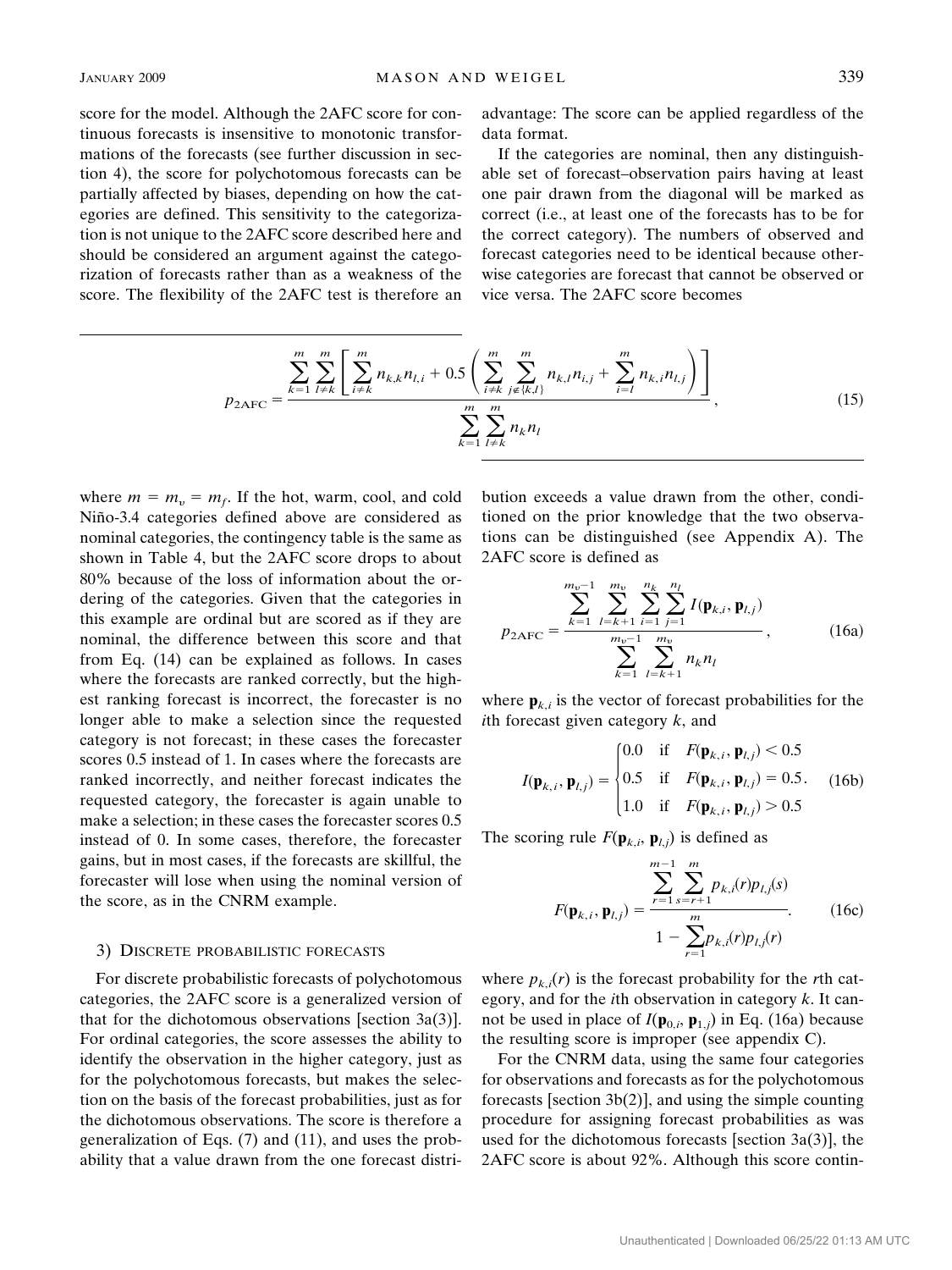ues to indicate a high degree of skill in forecasting the Niño-3.4 index, it remains lower than the scores for the dichotomous observations, which is attributable to the poor estimates of forecast probabilities using the counting procedure, and to the relatively poor ability to distinguish between the cool and cold conditions.

If the categories are nominal, Eq.  $(13)$  is simply applied to the probabilities, just as Eq. (7) was adapted from Eq. (1), except that each pairing has to be tested twice to determine whether the correct choice is made for both outcomes. The 2AFC score is therefore

$$
p_{2\text{AFC}} = \frac{\sum_{l=1}^{m_v} \sum_{k=1}^{m_v} \sum_{i=1}^{n_k} \sum_{j=1}^{n_l} I[p_{k,i}(l), p_{l,j}(l)]}{\sum_{l=1}^{m_v} \sum_{k=1}^{m_v} n_k n_l}, \qquad (17a)
$$

where

$$
I[p_{k,i}(l), p_{l,j}(l)] = \begin{cases} 0.0 & \text{if } p_{l,j}(l) < p_{k,i}(l) \\ 0.5 & \text{if } p_{l,j}(l) = p_{k,i}(l) \\ 1.0 & \text{if } p_{l,j}(l) > p_{k,i}(l) \end{cases} \tag{17b}
$$

The score for the CNRM data is about 86%. As for the dichotomous observed categories, the score for the polychotomous forecasts treated as nominal categories is less than if they are treated as ordinal. However, if the categories are considered individually, the score for being able to identify the hot category is about 99%, while that for the warm is about 93%. The scores for the cold and cool categories are notably less (about 78% and 80%, respectively); the scores for these categories are negatively affected by the previously mentioned warm bias in the model.

### 4) CONTINUOUS FORECASTS

For continuous forecasts of ordinal polychotomous categories (nominal categories would not make sense), the 2AFC score is adapted in the same way as for the dichotomous categories [section 3a(4)]: For *n* forecasts (and no ties), there are *n* categories. The question addressed by the 2AFC test remains identical: Which is the observation with the higher value? However, since there are fewer ties in the observations now that there are more categories, a larger number of tests can be conducted. Let the forecasts for categories *k* and *l* only be pooled and then ranked in ascending order. Setting  $r_{l,i}$  as the rank of the forecast for the *j*th event (where an "event" is an occurrence of category *l*, and the ranks are calculated using only those for forecasts for when an event *l* occurred), the 2AFC score is generalized from Eq.  $(8)$ :

$$
p_{2\text{AFC}} = \frac{\sum_{k=1}^{m_v - 1} \sum_{l=k+1}^{m_v} \left[ \sum_{j=1}^{n_l} r_{l,j} - \frac{n_l(n_l + 1)}{2} \right]}{\sum_{k=1}^{m_v - 1} \sum_{l=k+1}^{m_v} n_k n_l} . \tag{18}
$$

The 2AFC score for the CNRM data is about 92% and is most negatively affected by a relatively poor ability to discriminate cool from cold conditions (73%). The only other partial scores that were imperfect were between the warm and cool categories (97%), and between warm and hot (98%); that is, the model could not perfectly discriminate between observations in neighboring categories. However, the model's ability to discriminate between observations in neighboring categories is better for the warmer compared to the cooler categories. A similar ability to forecast the warmest categories most successfully was noted when discussing the discrete probabilistic forecasts [section 3b(3)].

### 5) CONTINUOUS PROBABILISTIC FORECASTS

For the dichotomous observed categories, the 2AFC score was based on tests for the difference between the forecast probability distribution functions for events compared to those for nonevents. A similar principle applies in the case of polychotomous observed categories except that the forecast probability distributions are compared to see whether they can be used to identify the observation in the highest category. Equation (11) is therefore generalized to

$$
I(p_{k,i}, p_{l,j}) = \begin{cases} 0.0 & \text{if } F(p_{k,i}, p_{l,j}) < 0.5 \\ 0.5 & \text{if } F(p_{k,i}, p_{l,j}) = 0.5 \\ 1.0 & \text{if } F(p_{k,i}, p_{l,j}) > 0.5 \end{cases}
$$
(19a)

and the 2AFC score becomes

$$
p_{2AFC} = \frac{\sum_{k=1}^{m_v - 1} \sum_{l=k+1}^{m_v} \sum_{i=1}^{n_k} \sum_{j=1}^{n_l} I(p_{k,i}, p_{l,j})}{\sum_{k=1}^{m_v - 1} \sum_{l=k+1}^{m_v} n_k n_l}, \quad (19b)
$$

which is the same as Eq. (16). Note that again the use of  $F(p_{k,i}, p_{l,j})$  as the scoring rule in place of  $I(p_{k,i}, p_{l,j})$  in Eq. (19b) renders the score improper.

Using the same Gaussian assumption for the CNRM forecasts for the Niño-3.4 index as used for the dichotomous forecasts, the 2AFC score is about 95%, which is a little worse than for the dichotomous forecasts. This reduction is primarily because of a relatively weak abil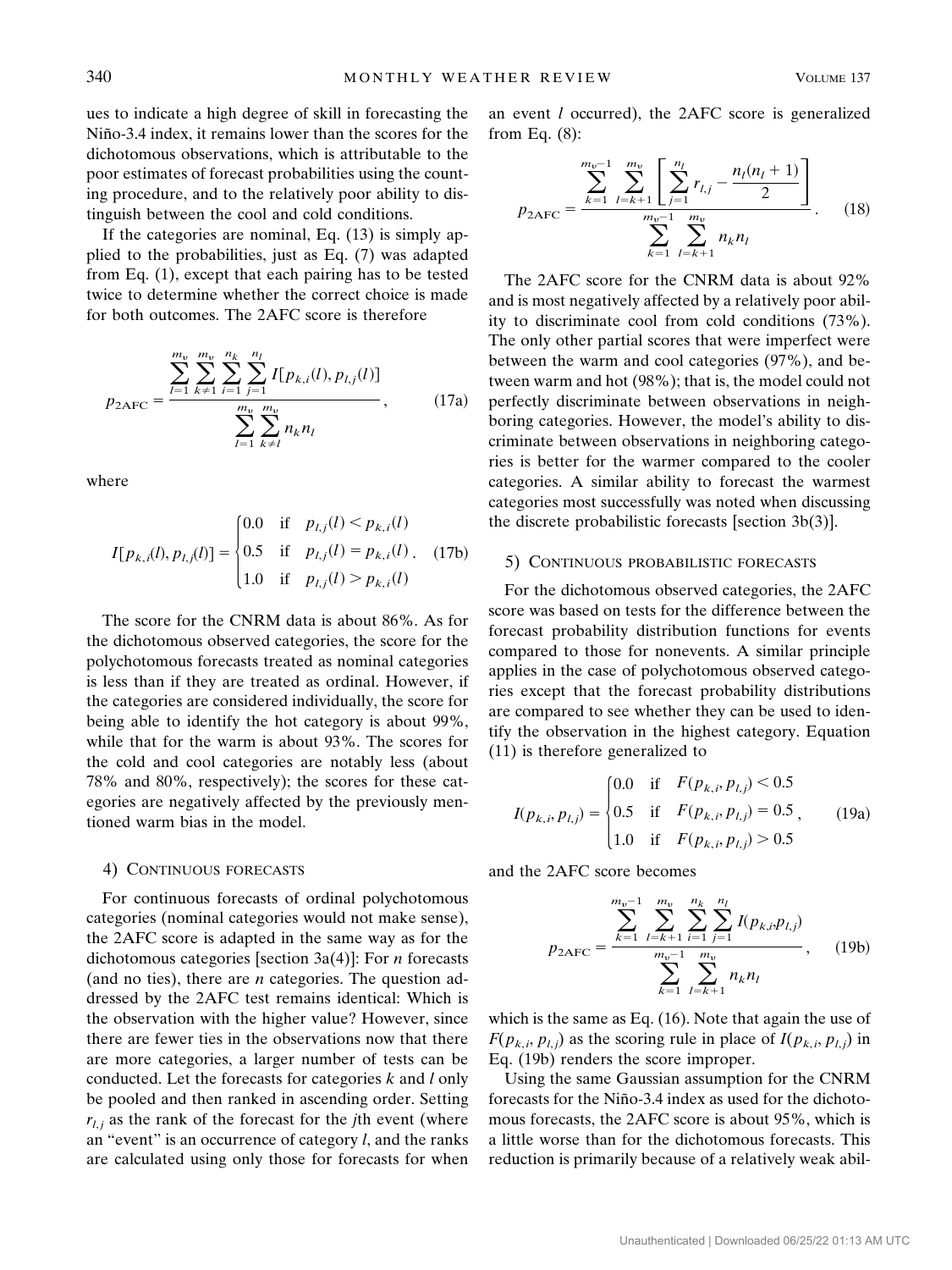ity to distinguish cold from cool conditions, which has been noted a number of times in previous sections. When the observations were categorized only into warmer or colder than 27.0°C, the cold and cool categories were grouped together and so the forecasts did not have to discriminate between them. The 2AFC score for discriminating cold from cool using the Gaussian forecast distributions is only about 70%. However, the scores for discriminating all other categories exceed 98%.

## *c. Continuous observations*

If the observations are measured on a continuous scale, $6$  the 2AFC score can be generalized in the same way as for the difference between continuous and discrete probabilistic forecasts: The *n* observations are treated as if they were a set of *n* polychotomous ordinal categories. Assuming that there are no ties in the observations, the 2AFC score defined in Eqs. (1) and (12) can then be generalized to

$$
p_{2\text{AFC}} = \frac{2}{n(n-1)} \sum_{i=1}^{n-1} \sum_{j=i+1}^{n} I(x_i, x_j), \tag{20a}
$$

where

$$
I(x_i, x_j) = \begin{cases} 0.0 & \text{if } x_i < x_j \\ 0.5 & \text{if } x_i = x_j \\ 1.0 & \text{if } x_i > x_j \end{cases}
$$
 (20b)

If there are ties in the observations, then the scores described in section 3b can be applied.

#### 1) DICHOTOMOUS FORECASTS

This case is not considered because the forecasts cannot be compared with the observations without reducing the observations to categories.

### 2) POLYCHOTOMOUS FORECASTS

Similarly, this case is not considered because the forecasts cannot be compared with the observations without reducing the observations to categories.

#### 3) DISCRETE PROBABILISTIC FORECASTS

As for the dichotomous and polychotomous forecasts, this case is not considered because the forecasts cannot be compared with the observations without reducing the observations to categories.

### 4) CONTINUOUS FORECASTS

For continuous forecasts, the 2AFC score could be calculated using Eq. (18), setting the number of categories to *n*. However, it is considered conceptually simpler to use Eqs. (20a) and (20b). Note that Eqs. (20a) and (20b) are a simple transformation of Kendall's correlation coefficient,  $\tau$ . Kendall's  $\tau$  is defined as

$$
\tau = \frac{4P}{n(n-1)} - 1,\tag{21}
$$

where  $P$  is the number of so-called concordant pairs (Sheskin 2007). A concordant pair is defined as a pair of bivariate observations,  $\mathbf{x} = \{x_1, x_2\}$  and  $\mathbf{y} = \{y_1, y_2\}$ , in which  $sgn(x_1 - x_2) = sgn(y_1 - y_2)$ , that is, in which the ranking of the two values in **x** is the same as in **y**. Recalling from section 3a that  $sgn(x_1 - x_2) = 2 \times I(x_2,$  $(x_1) - 1$ , it is easy to show that

$$
p_{2\text{AFC}} = \frac{1}{2} (\tau + 1). \tag{22}
$$

As mentioned, if there are ties in the observations, the tests in section 3b can be used instead, and the rescaling indicated in Eq. (22) can be applied to Eqs. (18) or (12), defining a simple rescaling of Somer's  $\delta$  (Agresti 1984). Somer's  $\delta$  is an alternative to Kendall's  $\tau$  for situations with tied observational values (Sheskin 2007). Compared to Somer's  $\delta$ , Goodman and Kruskal's  $\gamma$  is a more commonly used alternative test to Kendall's  $\tau$  for situations with ties (Sheskin 2007). However, Goodman and Kruskal's  $\gamma$  does not draw a distinction between tied observations and tied forecasts. This distinction is important in the 2AFC scores: Tied observations cannot be discriminated and so are not considered in the score, whereas tied forecasts score 0.5 because of an inability to discriminate observations that are different.

The CNRM forecasts score 87% using Eq. (22), which is less than for the continuous forecasts scored against the polychotomous observations, and less still than against the dichotomous observations. The added precision required to correctly rank all the observed values, rather than just to discriminate successfully between categories, is responsible for the decreased score. This decrease in the score as the information content of the observations increases is not a characteristic peculiar to the scoring procedures proposed in this paper, but is evident with more traditional scoring procedures

<sup>&</sup>lt;sup>6</sup> The tests in this section apply whether the data are unbounded, single bounded, or double bounded, and so can apply to meteorological variables that can take any value; that have an absolute zero, for example; and to proportions, which have lower limits of zero and upper limits of one. However, the tests may not be easily adaptable to data on a circular scale, such as directions or calendar dates.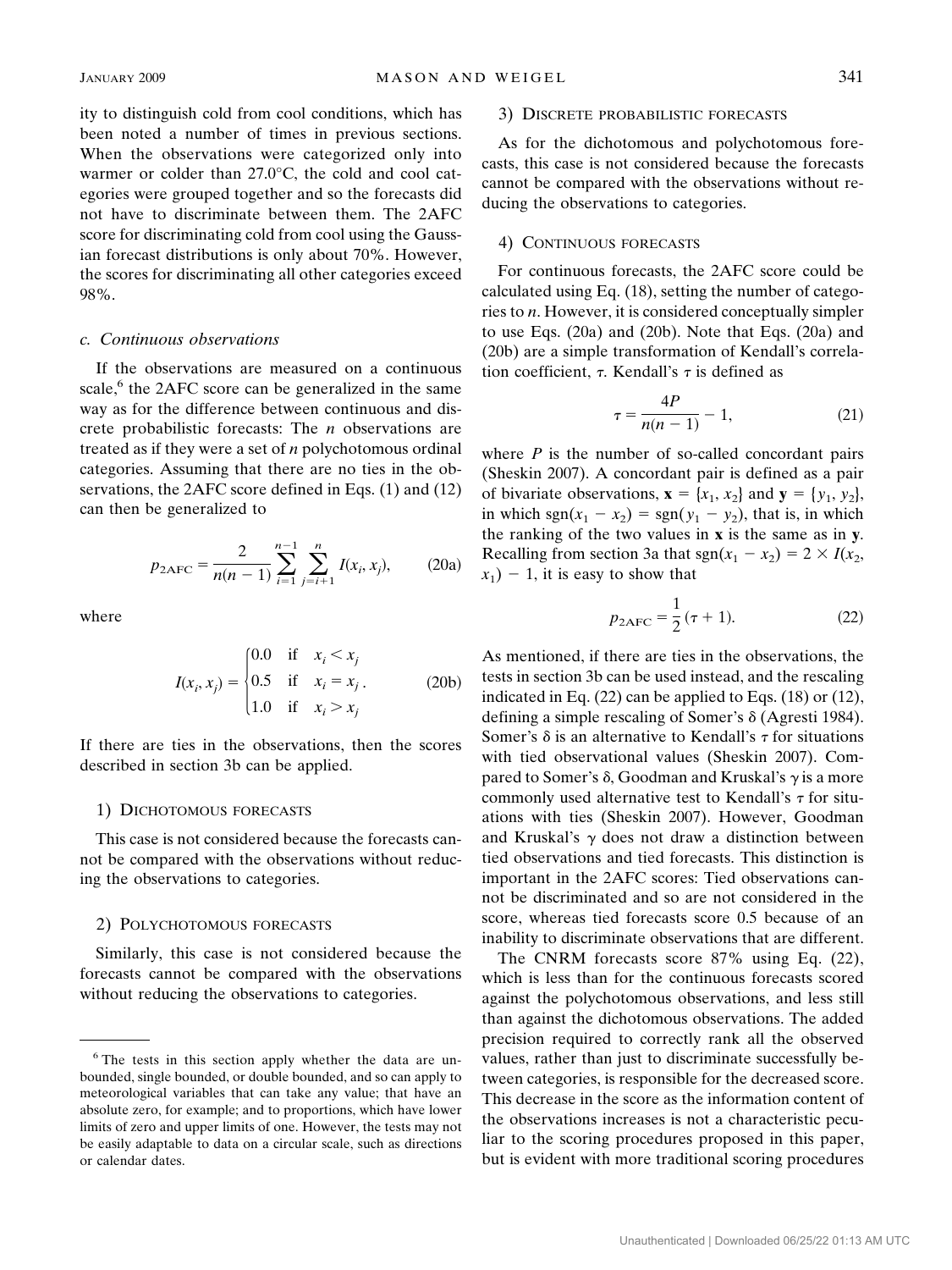also. It should not be taken as an argument in favor of categorizing, but should rather be seen as evidence of a trade-off between precision and skill: The more precise the forecasts have to be, the greater the chance that random errors, whether because of inherent unpredictability or perhaps resulting from observational errors (Bowler 2008), will adversely affect the score.

### 5) CONTINUOUS PROBABILISTIC FORECASTS

The simple extension of the polychotomous observations tests for continuous forecasts to the case of continuous observations by defining *n* categories can also be applied for forecasts expressed as probability distribution functions. Equation (19b) therefore becomes

$$
p_{2\text{AFC}} = \frac{2}{n(n-1)} \sum_{i=1}^{n-1} \sum_{j=i+1}^{n} I(p_i, p_j), \qquad (23a)
$$

where

$$
I(p_i, p_j) = \begin{cases} 0.0 & \text{if } p_i < p_j \\ 0.5 & \text{if } p_i = p_j \\ 1.0 & \text{if } p_i > p_j \end{cases}
$$
 (23b)

The CNRM forecasts score 87% using Eqs. (23a) and (23b), which is the same as for the continuous forecasts because of the symmetry assumption for the forecast probability distributions. Both these scores for the continuous observations are the lowest of all the scores reported except for the nominal polychotomous forecasts. The added precision required to forecast successfully the ranking of all the observations is responsible for the drop in the scores compared to those for the categorized observations. For the latter, the forecaster is not expected to discriminate between observations within categories.

#### *d. Observations as probability distributions*

The observations themselves can be presented as probability distribution functions (pdfs) to represent the observational errors, for example. It is possible to extend the 2AFC scores to apply to such cases. The observational pdf's would be ranked in exactly the same way as the forecast pdf's in section 3a(5), and the test would proceed as for the continuous observations (section 3c) using these ranks rather than those based on the best guesses of the observations. If the observational errors are symmetric, then the ranking will be identical to that from the best guesses.

### **4. Discussion**

A number of potential criticisms that could be targeted at the 2AFC score are addressed in this section. Questions relating to the versions of the score for probabilistic forecasts (discrete and continuous) are discussed first; specifically, the question of its sensitivity to the calibration of the probabilities is considered. Then, in section 4b, some problems with the treatment of continuous observations are discussed. In section 4c the effects of spatial and temporal autocorrelation are discussed, and suggestions for addressing these issues are considered.

#### *a. Propriety and calibration*

It was noted in section  $3a(3)$  that Eq. (7) is equivalent to the calculation of the trapezoidal area beneath the ROC curve and that, in the context of discrete probabilistic forecasts, the 2AFC score therefore considers only the ranking of the probabilities, and is insensitive to monotonic transformations of these probabilities. This criticism has to be taken seriously within the context of an administrative verification score because a good score may be misinterpreted as an indication of well-calibrated forecasts, and because improvements in the reliability of probabilistic forecasts would not be registered. Versions of the 2AFC score that do consider the probabilities are discussed in appendix B, where they are rejected as being effectively improper. Strictly speaking, the standard definition of propriety (see Bröcker and Smith 2007) cannot be applied to the 2AFC because the 2AFC is defined in terms of two forecast and observation pairs rather than a single pairing. Nevertheless, from idealized examples, it can be shown that the probabilistic 2AFC scores are not optimized when the forecaster issues probabilities that are consistent with his or her best judgment (see appendix C). The lack of propriety of these probabilistic 2AFC scores may be one of the costs of their equitability, which is considered a fundamental component of its simplicity of interpretation. At least in the case of more traditional scores, which consider single forecast– observation pairs, equitability precludes propriety (Jolliffe and Stephenson 2008).

Given the problems with the lack of propriety with the probabilistic versions of the 2AFC score, the authors recommend the scores presented in the sections above that are insensitive to the calibration of the probabilities. The objective of the proposed scoring framework is to provide a simple metric for indicating the potential usefulness of the forecasts; a score that measures reliability and resolution (or discrimination) cannot easily distinguish a reliable, but poorly resolved, set of forecasts, from an unreliable, but well-resolved, set of forecasts. The potential usefulness of forecasts with negative Brier skill scores, because of the strict requirement for good reliability, is a case in point (Mason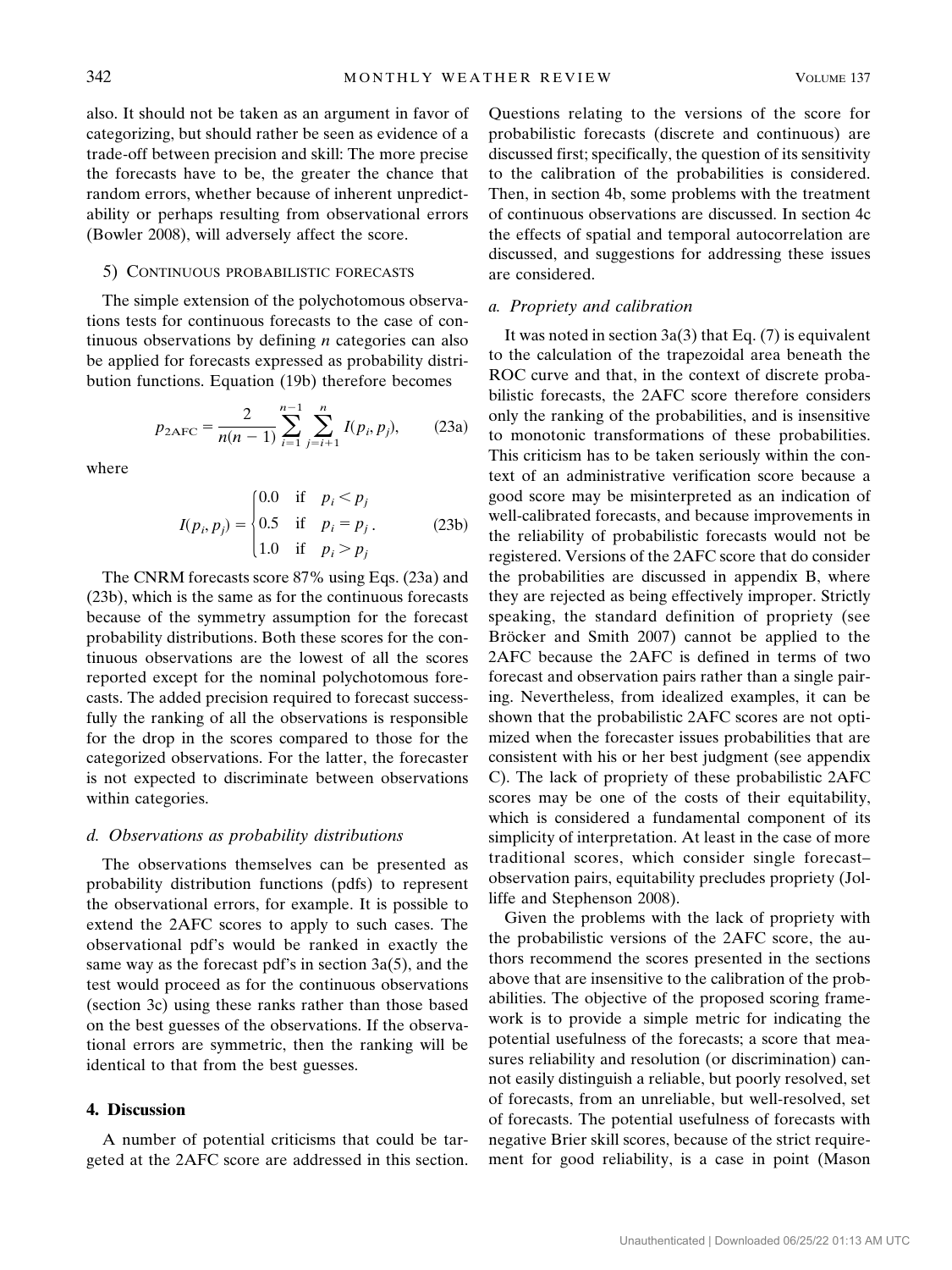2004). Given that the 2AFC considers only the ability to discriminate observations, may enable a party interested in using forecasts to identify which of two forecast systems, for example, is likely to be the more useful. Thus, the 2AFC score can be considered a measure of the potential usefulness of the forecasts rather than as a comprehensive measure of all aspects of forecast quality. Any serious use of forecasts should consider how the forecasts may need to be calibrated, and so the 2AFC score is able to indicate the forecasts that will prove most useful only after proper calibration. Of course, this argument is not meant to denigrate the importance of issuing well-calibrated forecasts in the first place, and so some consideration of reliability needs to be made, even within administrative contexts. The authors submit that reliability could be measured separately, as a more detailed diagnostic, and we recommend that it be emphasized that a good 2AFC score does not necessarily indicate that the forecasts can be taken at face value.

### *b. Continuous observations*

A second criticism of the 2AFC score is that continuous observations are reduced to an ordinal scale. In this respect, many of the arguments above on the calibration of probabilistic forecasts apply again, but some additional comments are warranted. Whereas Pearson's correlation coefficient is widely used for verification of forecasts of continuous variables, and does not reduce the observations to an ordinal scale, this score is sensitive to distributional assumptions, and so-called nonparametric alternatives are often to be preferred especially since they are almost as powerful (Sheskin 2007). Of the best-known nonparametric measures of association, Spearman's rank-order correlation coefficient is much more widely used than Kendall's  $\tau$ , partly because of its relative computational efficiency, but also because of its close relationship to Pearson's coefficient. However, in addition to its affinity to the 2AFC score, Kendall's  $\tau$  has additional advantages over Spearman's coefficient: The sample correlation is an unbiased estimate of the population parameter  $\tau$ , and the sampling distribution of  $\tau$  closely follows the normal distribution even for small sample sizes (Lindeman et al. 1980).

Although the conversion of continuous data to ranks may well be a disadvantage, one positive implication is that the 2AFC score can be used effectively on predictands that are measured on a range of different scales. It can be used, for example, on unbounded interval data (for most practical purposes temperature forecasts could be considered an example, although

strictly temperatures do have a lower bound), ratio data (e.g., quantitative precipitation forecasts), and proportions (e.g., cloud cover). However, it is not clear that the score would make much sense on circular data (e.g., wind directions) because of the inability to rank data on this scale. Calendar dates are also measured on a circular scale, but in many cases (specifically when the dates apply to only a part of the year) a ranking of dates may be meaningful. Monsoon onset dates, for example, can be ranked from early to late onset because they do not span the whole calendar year. In such cases the 2AFC scores can be applied meaningfully as long as the forecasts display similar properties.7

## *c. Spatial and temporal autocorrelation*

In the introduction to section 3 it was mentioned that the individual 2AFC tests that compose the 2AFC scores are not independent. It is often mentioned that most verification scores assume that each forecast– observation pair is independent of all the other pairs (e.g., Wilks 2006). Dependency arises from spatial and/ or temporal correlation and invalidates the standard tests for statistical significance of verification scores. However, the authors recommend against calculating the statistical significance of the 2AFC scores because difficulties in their interpretation (e.g., Nicholls 2001; Jolliffe 2004; Mason 2008) are likely to introduce unnecessary confusions when the results are being communicated to nonexperts. Nevertheless, some indication of the uncertainty in the 2AFC score is desirable because of potentially large sampling errors when sample sizes are small. Although they have a close affinity to *p* values, confidence limits are recommended instead (Jolliffe 2004; Mason 2008), since specifying a range of 2AFC scores is likely to cause much less confusion than trying to communicate two probabilities (the score itself and the *p* value), each of which has a very different meaning. For some of the versions of the 2AFC score, analytical procedures can be used to obtain confidence intervals [e.g., for the version that is equivalent to the ROC; Mason and Graham (2002)], but these procedures will be invalidated given spatial

 $<sup>7</sup>$  One can imagine a pathologically bad model that forecasts</sup> onset dates that are randomly distributed throughout the year, making a distinction between very early and very late onsets a somewhat arbitrary distinction. In some cases, therefore, it would be difficult to make a selection in a 2AFC test even though the two forecasts may differ. Ad hoc adjustments to the score could be made to handle cases when the interpretation of the forecast itself is unclear (whether the forecast is indicating an early or a late onset), but this topic is beyond the scope of this paper.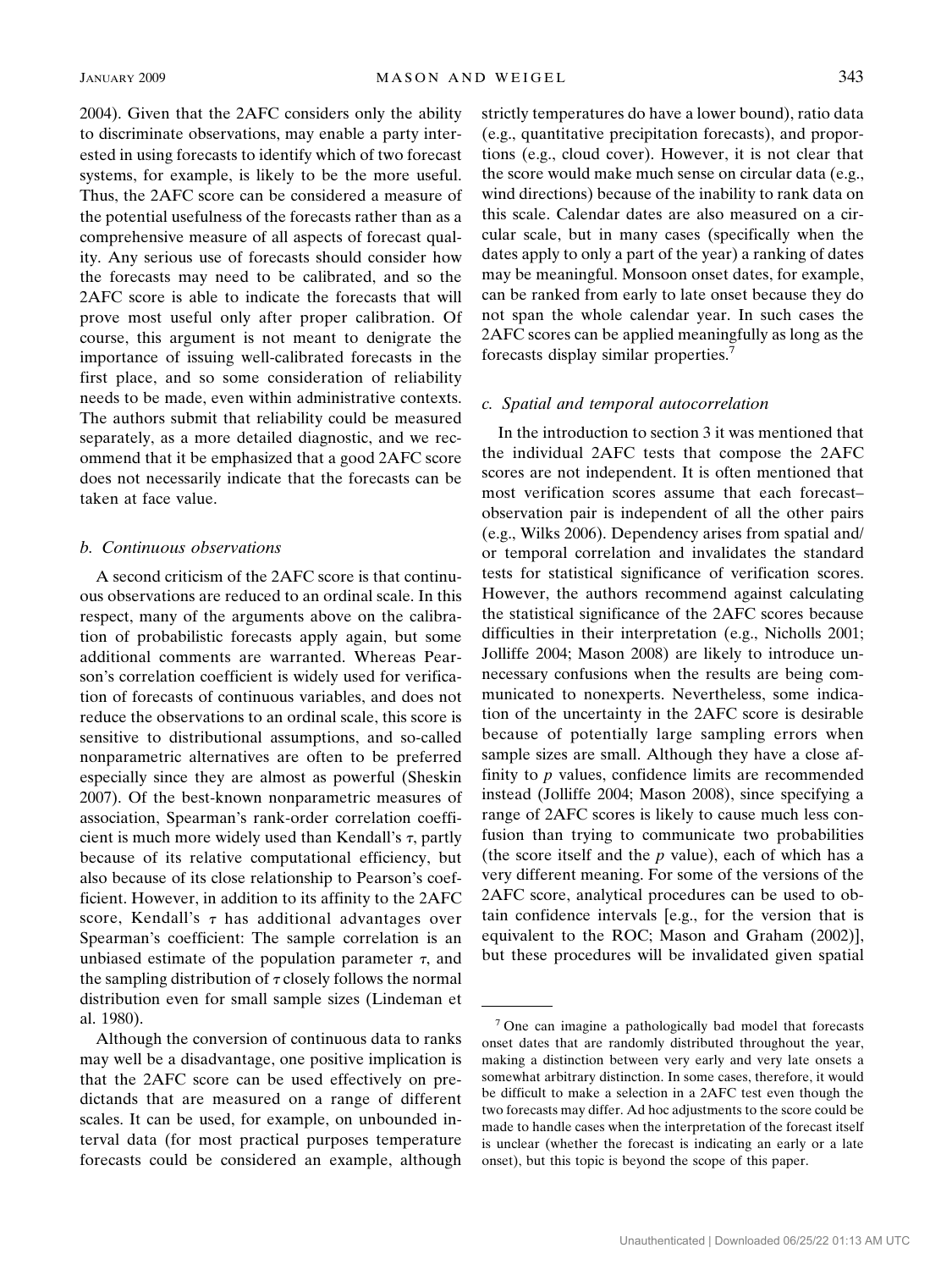and/or temporal dependency. Bootstrap procedures could be used in these instances.

## **5. Summary**

A framework for forecast verification has been described that is designed to be sufficiently general to be applicable to a wide variety of observation and forecast data types. Most verification situations in the atmospheric sciences can be addressed by this framework, except for data measured on a circular scale, examples of which include forecasts of wind directions, or some forecasts for which the predictand is a calendar date. The framework is based on the two-alternative forced choice (2AFC) test that the authors believe is sufficiently intuitive to make it a suitable procedure for communication of forecast quality to nonspecialists. Although the actual computation of the score and some of the equations may appear fairly complex, the basic concept remains simple: Given any two differing observations, what is the probability that the forecaster can successfully discriminate the observations using the corresponding forecasts? For quantitative precipitation forecasts, for example, the question may be: What is the probability that the forecaster will successfully identify the wettest day? For binary outcomes, for example, the question might be: What is the probability that the forecaster will pick the day on which a tornado occurred? In all cases the score could be loosely interpreted as an attempt to answer the question: How often are the forecasts correct? However, it avoids the numerous interpretive pitfalls of the percent correct score, and various attempts to normalize this score by calculating a skill score, and retains the intuitive property of having an expected value of 50% for forecasts without skill. Because the score is based upon the ability of the forecasts to discriminate observations, the authors propose the name "discrimination score" as a more accessible name than the "two-alternative forced choice score" or its acronym.

Depending upon the nature of the observations and forecasts, the 2AFC score takes different formats because of an attempt to use as much of the information in the observations and forecasts as possible. The aim is to minimize the reduction of the more complex to the simple, although differences in the various formulations of the score using CNRM forecasts of the Niño-3.4 index as examples have indicated some notable conditioning of the quality of the forecasts upon the outcome.

Rather than constituting a suite of entirely new scores, in some cases the 2AFC score has been shown to be equivalent to, or closely related to, statistical tests known under different names. Some of these tests are already widely used in forecast verification (e.g., the trapezoidal area beneath the ROC curve), others are based on tests widely used for purposes other than forecast verification (Student's *t* test), while still others are not yet widely used in the atmospheric sciences (e.g., Somer's  $\delta$  and Kendall's  $\tau$ ).

Unavoidably, the 2AFC score has a number of limitations that preclude its use as a generic score for all verification analyses, and that present opportunities for misinterpretation. Its primary weakness is that in some of its formulations the score is insensitive to the calibration of the forecasts. As a result, the score should be interpreted as a measure only of potential usefulness and should not be seen as an infallible indication of whether the forecasts can be taken at face value. These limitations, however, are inevitable products of any attempt to summarize forecast quality in a single number. It is proposed only that the 2AFC score may be a good starting point for beginning a more in-depth discussion with forecast user communities on the quality of forecast sets.

*Acknowledgments.* This article was funded by Cooperative Agreement AN07GP0213 from the National Oceanic and Atmospheric Administration (NOAA), by EU FP 6 Contract GOCE-CT-2003-505539 from the ENSEMBLES project, and by the Swiss National Science Foundation through the National Centre for Competence in Research (NCCR) Climate. The views expressed herein are those of the authors and do not necessarily reflect the views of NOAA or any of its subagencies. The authors thank the NCCR Climate for financing Weigel's research visit to the IRI, which facilitated this collaboration. Special thanks are due to M. S. J. Harrison for his role in initiating and encouraging this work. Helpful comments from A. G. Barnston, P. Della-Marta, and two anonymous referees are gratefully acknowledged. Computer code for most of the procedures presented in this article, and written in Fortran and R, is available from the authors.

## APPENDIX A

### **The 2AFC for Probabilistic Forecasts**

Let  $p_{0,i}(x)$  represent the probability density of the *i*th forecast for an event when an event did not occur, and let  $p_{1,j}(x)$  be the *j*th forecast probability density when an event did occur. The quantities  $P_{0,i}(x)$  and  $P_{1,j}(x)$ are the corresponding cumulative distributions. Let  $X_{0,i}$ be a random sample drawn from  $p_{0,i}(x)$ , and let  $X_{1,j}$  be a random sample drawn from  $p_{1,j}(x)$ . The probability that  $X_{1,j} > X_{0,j} [p(X_{1,j} > X_{0,i})]$  is given by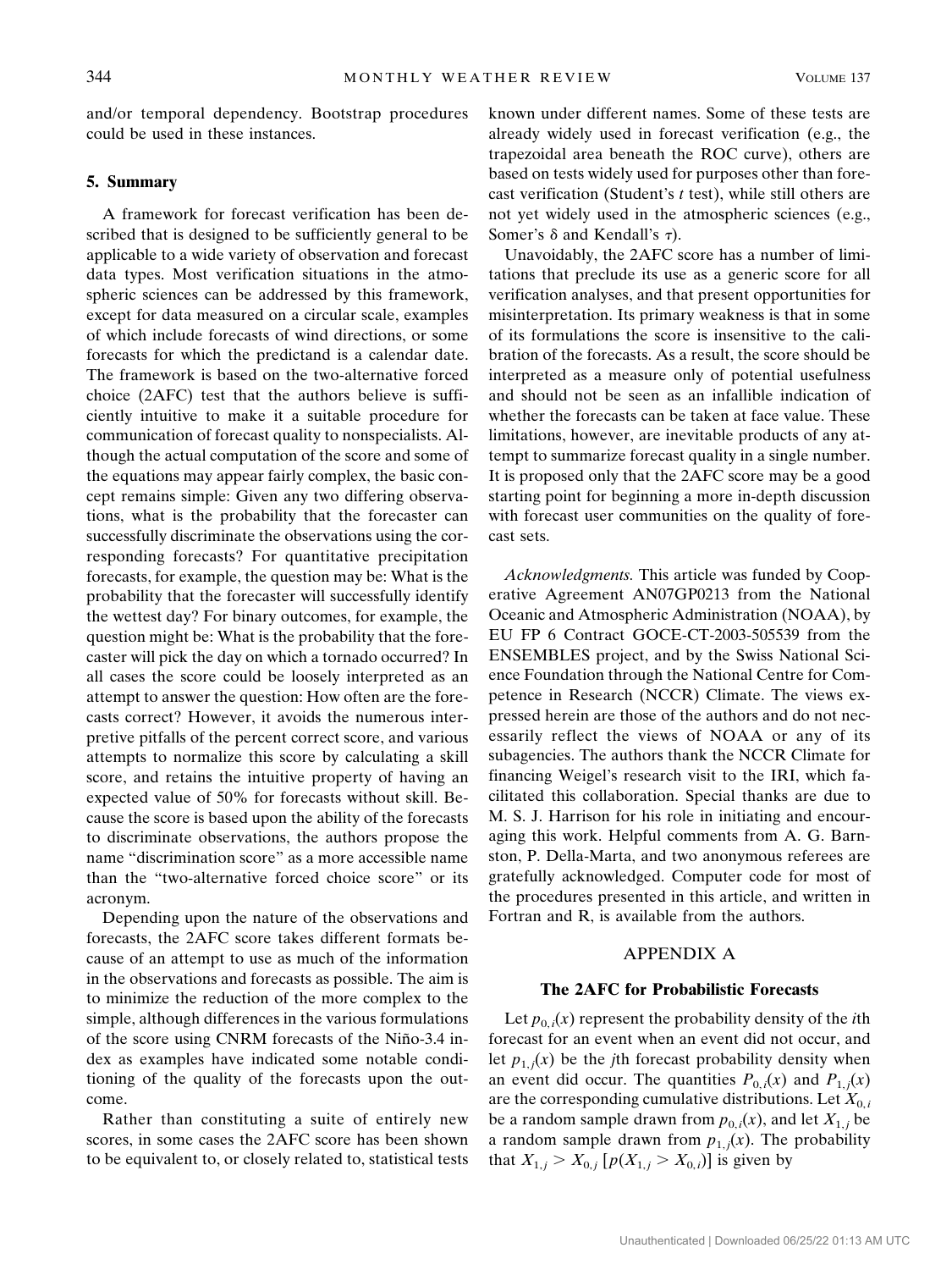*Fp*0,*<sup>i</sup>*

Thus,  $p(X_{1,j} > X_{0,i})$  is an obvious basis for a 2AFC score. However, one must consider that, by the nature of the 2AFC test, it is known a priori that the two observations can be discriminated. Therefore,  $p(X_{1,i}$  $X_{0,i}$ ) needs to be conditioned on the prior knowledge that  $X_{1,j} \neq X_{0,i}$ . Using Bayes's theorem,

$$
p(X_{1,j} > X_{0,i} | X_{1,j} \neq X_{0,i})
$$
  
= 
$$
\frac{p(X_{1,j} > X_{0,i})}{p(X_{1,j} \neq X_{0,i})} = \frac{p(X_{1,j} > X_{0,i})}{p(X_{0,i} > X_{1,j}) + p(X_{1,j} > X_{0,i})}.
$$
  
(A2)

Setting  $F(p_{0,i}, p_{1,j}) = P(X_{1,j} > X_{0,i} | X_{1,j} \neq X_{0,i})$ , and using Eq.  $(A2)$  in Eq.  $(A1)$ , one obtains

$$
(p_{0,i}, p_{1,j})
$$
\n
$$
= \frac{1 - \int_{-\infty}^{\infty} p_{0,i}(x) P_{1,j}(x) dx}{2 - \int_{-\infty}^{\infty} p_{0,i}(x) P_{1,j}(x) dx - \int_{-\infty}^{\infty} p_{1,j}(x) P_{0,i}(x) dx}.
$$
\n(A3)

If  $F(p_{0,i}, p_{1,j}) > 0.5$ , then it would seem reasonable to select (in this case correctly) the observation corresponding to forecast  $p_{1,j}$ , but to select (in this incorrectly) the observation corresponding to forecast  $p_{0,i}$  if  $F(p_{0,i}, p_{1,j})$  < 0.5. It can be shown that

$$
F(p_{0,i}, p_{1,j}) > 0.5 \Leftrightarrow \int_{-\infty}^{\infty} p_{0,i}(x) P_{1,j}(x) dx
$$
  
< 
$$
< \int_{-\infty}^{\infty} p_{1,j}(x) P_{0,i}(x) dx.
$$
 (A4)

Therefore, the scoring rule formulated in Eq. (11) is equivalent to

$$
I(p_{0,i}, p_{1,j}) = \begin{cases} 0.0 & \text{if } \int_{-\infty}^{\infty} p_{1,j}(x) P_{0,i}(x) dx < \int_{-\infty}^{\infty} p_{0,i}(x) P_{1,j}(x) dx \\ 0.5 & \text{if } \int_{-\infty}^{\infty} p_{1,j}(x) P_{0,i}(x) dx = \int_{-\infty}^{\infty} p_{0,i}(x) P_{1,j}(x) dx. \\ 1.0 & \text{if } \int_{-\infty}^{\infty} p_{1,j}(x) P_{0,i}(x) dx > \int_{-\infty}^{\infty} p_{0,i}(x) P_{1,j}(x) dx \end{cases}
$$
(A5)

Now consider two special cases: first, the case that the probability distributions for both forecasts are truly continuous functions, and, second, that only discrete probabilities for the event to happen are issued.

## *a. Probability distributions that are continuous functions*

If both probability distributions are *continuous* functions, then  $p(X_{1,j} > X_{0,i}) = p(X_{1,j} \ge X_{0,i})$  and  $p(X_{1,j} \ne Y_{0,i})$  $X_{0,i}$ ) = 1. Equation (A3) then simplifies to

$$
F(p_{0,i}, p_{1,j}) = 1 - \int_{-\infty}^{\infty} p_{0,i}(x) P_{1,j}(x) dx
$$

$$
= \int_{-\infty}^{\infty} p_{1,j}(x) P_{0,i}(x) dx, \qquad (A6)
$$

and Eq. (A5) becomes

$$
I(p_{0,i}, p_{1,j}) = \begin{cases} 0.0 & \text{if } \int_{-\infty}^{\infty} p_{1,j}(x) P_{0,i}(x) dx < 0.5 \\ 0.5 & \text{if } \int_{-\infty}^{\infty} p_{1,j}(x) P_{0,i}(x) dx = 0.5. \\ 1.0 & \text{if } \int_{-\infty}^{\infty} p_{1,j}(x) P_{0,i}(x) dx > 0.5 \end{cases}
$$
(A7)

Note that if the probability distributions for both forecasts are symmetric, Eq. (A7) is equivalent to comparing the ensemble means. If the two distributions are Gaussian, the test becomes equivalent to a Student's *t* test for the difference in the means of the two forecast distributions, or a Welch's *t* test if the variances of the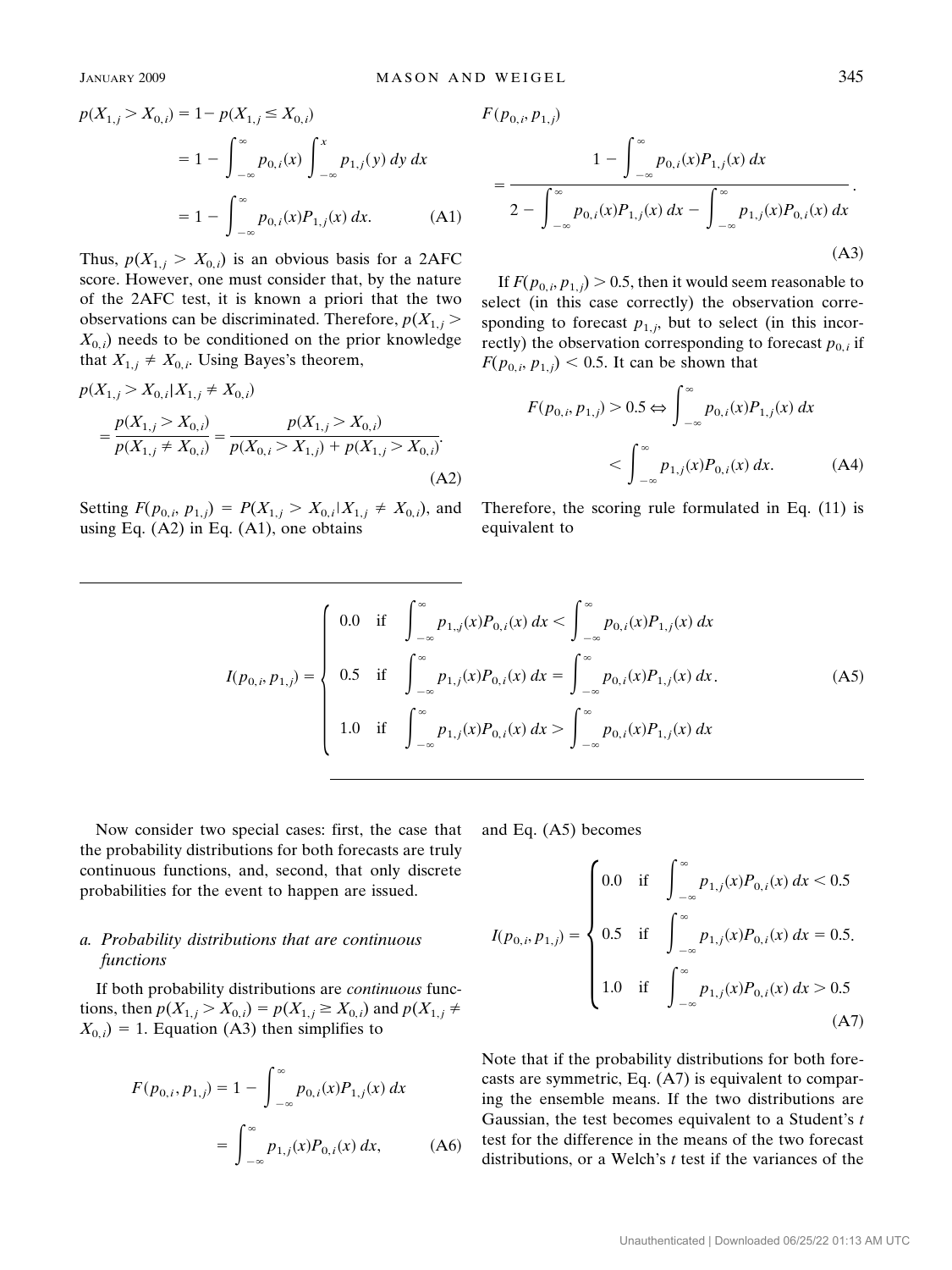two distributions differ. Otherwise, the test is equivalent to a Mann–Whitney *U* test.

If the probability distributions reveal delta peaks (e.g., precipitation forecasts that allow the explicit value 0), then the assumption of a continuous distribution is violated and the more general Eqs. (A3) and (A5), respectively, must be applied.

#### *b. Discrete probability forecasts*

Equation (7b) for discrete probability forecasts can be derived as a special case from Eq. (A5) above. Consider two discrete probabilities,  $p_{0,i}$  and  $p_{1,j}$ , with  $p_{0,i}$ representing the *i*th forecast probability for an event when an event did not occur and  $p_{1,i}$  representing the *j*th forecast probability when an event did occur. Let the event have a value of 1, and the nonevent a value of 0. Using Dirac's delta distribution,  $p_{0,i}$  and  $p_{1,i}$  can be formulated in distributional form as follows:

$$
p_{0,i}(x) = (1 - p_{0,i})\delta(x) + p_{0,i}\delta(x - 1)
$$
  
\n
$$
p_{1,j}(x) = (1 - p_{1,j})\delta(x) + p_{1,j}\delta(x - 1).
$$
 (A8)

The corresponding cumulative distributions are given by

$$
P_{0,i}(x) = \begin{cases} 0 & \text{if } x < 0\\ 1 - p_{0,i} & \text{if } 0 \le x < 1\\ 1 & \text{if } x \ge 1 \end{cases}
$$
 (A9a)

and

$$
P_{1,j}(x) = \begin{cases} 0 & \text{if } x < 0\\ 1 - p_{1,j} & \text{if } 0 \le x < 1.\\ 1 & \text{if } x \ge 1 \end{cases}
$$
 (A9b)

Using the central property of Dirac's delta distribution, namely that  $\int_{-\infty}^{\infty} f(x) \delta(x - a) = f(a)$  for any function *f*, one obtains the following with Eqs. (A8) and (A9) in Eq. (A3):

$$
F(p_{0,i}, p_{1,j}) = \frac{1 - (1 - p_{0,i})P_{1,j}(0) - p_{0,i}P_{1,j}(1)}{2 - (1 - p_{0,i})P_{1,j}(0) - p_{0,i}P_{1,j}(1) - (1 - p_{1,j})P_{0,i}(0) - p_{1,j}P_{0i}(1)}
$$

$$
= \frac{p_{1,j}(1 - p_{0,i})}{p_{1,j}(1 - p_{0,i}) + p_{0,i}(1 - p_{1,j})}.
$$
(A10)

From Eq. (A10) it can be shown that  $F(p_{0,i}, p_{1,j}) > 0.5$ if and only if  $p_{1,j} > p_{0,i}$ . Thus, for this special case, Eq. (A5) simplifies to

$$
I(p_{0,i}, p_{1,j}) = \begin{cases} 0.0 & \text{if } p_{1,j} < p_{0,i} \\ 0.5 & \text{if } p_{1,j} = p_{0,i} \\ 1.0 & \text{if } p_{1,j} > p_{0,i} \end{cases} \tag{A11}
$$

that is, Eq. (7b) is retained.

### APPENDIX B

### **A Probabilistic Version of the 2AFC**

In Eq. (7) the 2AFC score is calculated by selecting the forecast with the higher probability as corresponding to the event. If this selection is correct, the forecaster scores 1, if incorrect 0, and if the two forecasts are identical, the forecaster scores 0.5. However, given that the forecasts are probabilities, the forecaster can indicate a degree of belief that a specific selection will be correct. This degree of belief can be expressed as a probability that is not the same as the forecast probability for the event: By the nature of the 2AFC test, it is known a priori that one and only one of the two observations is an event, but when making these forecasts, no such prior knowledge was available. It would seem reasonable to score the forecasts using this probability (see appendix A) rather than using the simple scoring metric defined above. These probabilistic versions of the 2AFC score are described in the following sections, using the same breakdown of observations into dichotomous, polychotomous, and continuous scalings, and of forecasts into discrete and continuous probability distributions.

# *a. Dichotomous observations*

Let  $p_{1,i}$  represent the *i*th forecast probability for an event when an event occurred, and let  $p_0$ , represent the *i*th forecast probability for an event when an event did not occur. The appropriate level of belief in a correct selection of the event,  $F(p_{0,i}, p_{1,j})$ , would replace  $I(x_{0,i},$  $(x_{1,j})$  in Eq. (1), which would then become

$$
p_{2\text{AFC}} = \frac{1}{n_0 n_1} \sum_{i=1}^{n_0} \sum_{j=1}^{n_1} F(p_{0,i}, p_{1,j}).
$$
 (B1)

The calculation of Eq. (B1) depends on whether  $p_{0,i}$ and  $p_{1,j}$  represent discrete probabilities or continuous probability distributions.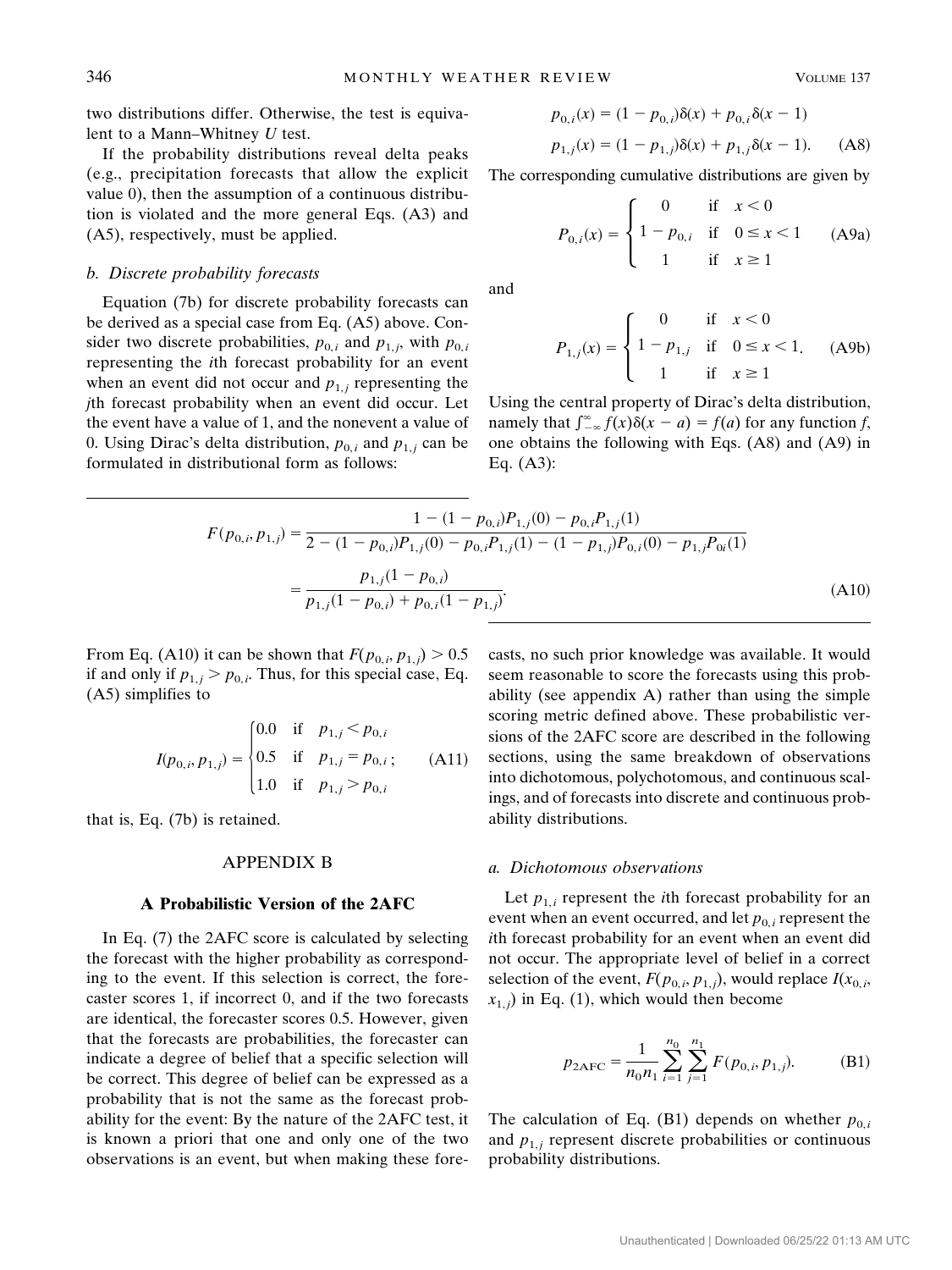#### 1) DISCRETE PROBABILISTIC FORECASTS

The appropriate level of belief in a correct selection of the event,  $F(p_{0,i}, p_{1,j})$ , has been derived in Eq. (A10) and is given by

$$
F(p_{0,i}, p_{1,j}) = \frac{p_{1,j}(1 - p_{0,i})}{p_{1,j}(1 - p_{0,i}) + p_{0,i}(1 - p_{1,j})}.
$$
 (B2)

Equation (A2) is greater than 50% if  $p_{1,j} > p_{0,i}$ , and  $F(p_{0,i}, p_{1,j}) = 100\%$  only if  $p_{1,j} > p_{0,i}$  and  $p_{1,j} = 100\%$ or  $p_{0,I} = 0\%$ , and so for deterministic forecasts, in which the implied probabilities are 0% or 100%, Eq. (A2) reduces to Eq. (1b). The 2AFC score for discrete probabilistic forecasts becomes

$$
p_{2AFC} = \frac{1}{n_0 n_1} \sum_{i=1}^{n_0} \sum_{j=1}^{n_j} \frac{p_{1,j}(1 - p_{0,i})}{p_{1,j}(1 - p_{0,i}) + p_{0,i}(1 - p_{1,j})}.
$$
\n(B3)

Note that if  $p_{1,j} = p_{0,i}$ , the fraction on the right-hand side of Eq. (B3) reduces to

$$
p_{2\text{AFC}} = 0.5. \tag{B4}
$$

This result is appropriate because the equal probabilities do not enable the forecaster to decide which of the two cases was an event and is consistent with Eq. (1b), which scores 0.5 if  $x_{1,j} = x_{0,i}$ .

#### 2) CONTINUOUS PROBABILISTIC FORECASTS

If a probability distribution is provided as the forecast, that is, a density function that is defined over a continuous scale of values, the 2AFC score can be generalized from that for the discrete probabilistic forecasts [Eq. (B3)]. Given forecast distributions, the probability that a value drawn from the one forecast distribution exceeds that drawn from the other can be calculated, and is used in place of Eq. (1b) again. Let  $p_{\cdot i}(x)$  and  $P_{\cdot i}(x)$  represent, respectively, the probability density and the cumulative probability at *x*. Based on the derivation in Eq. (A3), the 2AFC score is

$$
p_{2AFC} = \frac{1}{n_0 n_1} \sum_{i=1}^{n_0} \sum_{j=1}^{n_1} \left[ \frac{1 - \int_{-\infty}^{\infty} p_{0,i}(x) P_{1,j}(x) dx}{2 - \int_{-\infty}^{\infty} p_{1,j}(x) P_{0,i}(x) dx - \int_{-\infty}^{\infty} p_{0,i}(x) P_{1,j}(x) dx} \right].
$$
 (B5)

Note that if the shape of the density functions is mathematically continuous (i.e., it does not reveal steps or delta peaks), then the 2AFC score of Eq. (B5) can be based on the much simpler Eq. (A6) rather than (A3).

## *b. Polychotomous observations*

If there are  $m<sub>v</sub>$  possible outcomes, Eq. (B1) can be generalized to

$$
p_{2AFC} = \frac{\sum_{k=1}^{m_v-1} \sum_{l=k+1}^{m_v} \sum_{i=1}^{n_k} \sum_{j=1}^{n_l} F(p_{k,i}, p_{l,j})}{\sum_{k=1}^{m_v-1} \sum_{l=k+1}^{m_v} n_k n_l}.
$$
 (B6)

As with Eq. (B1), the exact calculation of Eq. (B6) depends on whether  $p_{0,i}$  and  $p_{1,i}$  represent discrete probabilities or continuous probability distributions.

#### 1) DISCRETE PROBABILISTIC FORECASTS

For ordinal categories, the score assesses the ability to identify the observation in the higher category, just as for the polychotomous forecast, but makes the selection on the basis of the forecast probabilities. The score is a generalization of Eq. (B3) but uses the cumulative probabilities of the first *k* categories for the *i*th forecast given that category *l* occurred,  $P_{l,i}(k)$ . The 2AFC score is defined as

$$
p_{2AFC} = \frac{\sum_{k=1}^{m_v - 1} \sum_{l=k+1}^{m_v} \sum_{i=1}^{n_k} \sum_{j=1}^{n_l} \frac{[1 - P_{l,j}(k)] P_{k,i}(k)}{[1 - P_{l,j}(k)] P_{k,i}(k) + P_{l,j}(k)[1 - P_{k,i}(k)]}}{\sum_{k=1}^{m_v - 1} \sum_{l=k+1}^{m_v} n_k n_l}.
$$
 (B7)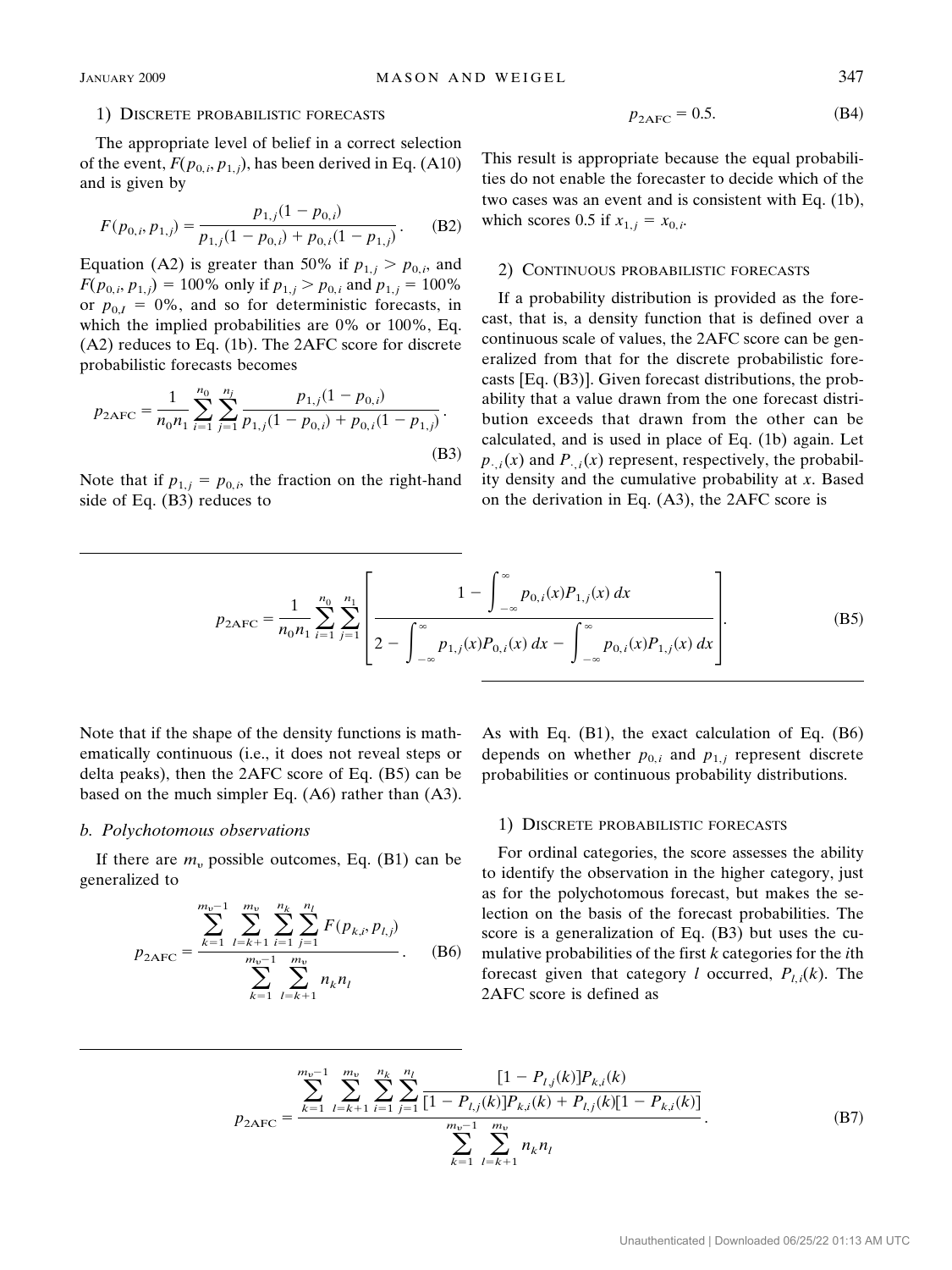If the categories are nominal, Eq. (B6) is simply applied across each of them. The 2AFC score is therefore

$$
p_{2AFC} = \frac{\sum_{k=1}^{m_v-1} \sum_{l=k+1}^{m_v} \sum_{i=1}^{n_k} \sum_{j=1}^{n_l} \frac{p_{l,j}(l)[1 - p_{k,i}(l)]}{p_{l,j}(l)[1 - p_{k,i}(l)] + [1 - p_{l,j}(l)]p_{k,i}(l)}}{\sum_{k=1}^{m_v-1} \sum_{l=k+1}^{m_v} n_k n_l}.
$$
 (B8)

The summation over *j* is across the forecasts for all the observations not in category *k*. In contrast to Eq. (B7), Eq. (B8) is based on the probability assigned to the category in question only (category *l*).

#### 2) CONTINUOUS PROBABILISTIC FORECASTS

For the dichotomous observed categories, the 2AFC score on continuous probabilistic forecasts used the probability that a value drawn from the forecast distribution for the event exceeds that drawn from the one for the nonevent. A similar principle applies in the case of polychotomous observed categories except that the forecast probability distributions are compared to see whether they can be used to identify the observation in the highest category. Equation (B5) is therefore generalized to

$$
\sum_{k=1}^{m_{v}-1} \sum_{l=k+1}^{m_{v}} \sum_{i=1}^{n_{k}} \sum_{j=1}^{n_{l}} \left[ \frac{1 - \int_{-\infty}^{\infty} p_{k,i}(x) P_{l,j}(x) dx}{2 - \int_{-\infty}^{\infty} p_{k,i}(x) P_{l,j}(x) dx - \int_{-\infty}^{\infty} p_{l,j}(x) P_{k,i}(x) dx} \right]
$$
\n
$$
p_{2AFC} = \frac{m_{v} - 1}{\sum_{k=1}^{m_{v}-1} \sum_{l=k+1}^{m_{v}} n_{k} n_{l}}.
$$
\n(B9)

Again, this expression simplifies significantly if the distributions are continuous functions, that is, if the 2AFC scores can then be based on Eq. (A6) rather than Eq. (A3).

### *c. Continuous observations*

For continuous observations, only continuous probabilistic forecasts are considered. The number of categories, *m*, in Eq. (B6) is equal to the number of cases, *n*, and so the equation becomes

$$
p_{2AFC} = \frac{2}{n(n-1)} \sum_{i=1}^{n-1} \sum_{j=i+1}^{n} \left[ \frac{1 - \int_{-\infty}^{\infty} p_i(x) P_j(x) dx}{2 - \int_{-\infty}^{\infty} p_i(x) P_j(x) dx - \int_{-\infty}^{\infty} p_j(x) P_i(x) dx} \right],
$$
(B10)

## APPENDIX C

## **Is the Probabilistic Version of the 2AFC Proper?**

As mentioned in section 3a(3) and elsewhere, the standard definition of propriety (see Bröcker and Smith 2007) cannot be applied to the probabilistic version of the 2AFC in appendix B because the 2AFC is defined in terms of two forecast and observation pairs rather than a single pairing. This makes a theoretical proof of the 2AFC score's impropriety problematic. Nevertheless, from a simple constructed example it can be shown

that the 2AFC scores for probabilistic forecasts are not optimized when the forecaster issues probabilities that are consistent with his or her best judgment.

Consider the situation of issuing discrete probabilistic forecasts for an event *E* to happen. Assume that 2*n* forecast–observation pairs are available for the verification. Further assume that *n* of these pairs (group *A*) were sampled under a climatologic regime under which *E* occurs with a probability  $p_A = 0.8$ , while the remaining *n* pairs (group *B*) were sampled under a regime which allows *E* to happen only with, say,  $p_B = 0.2$ .